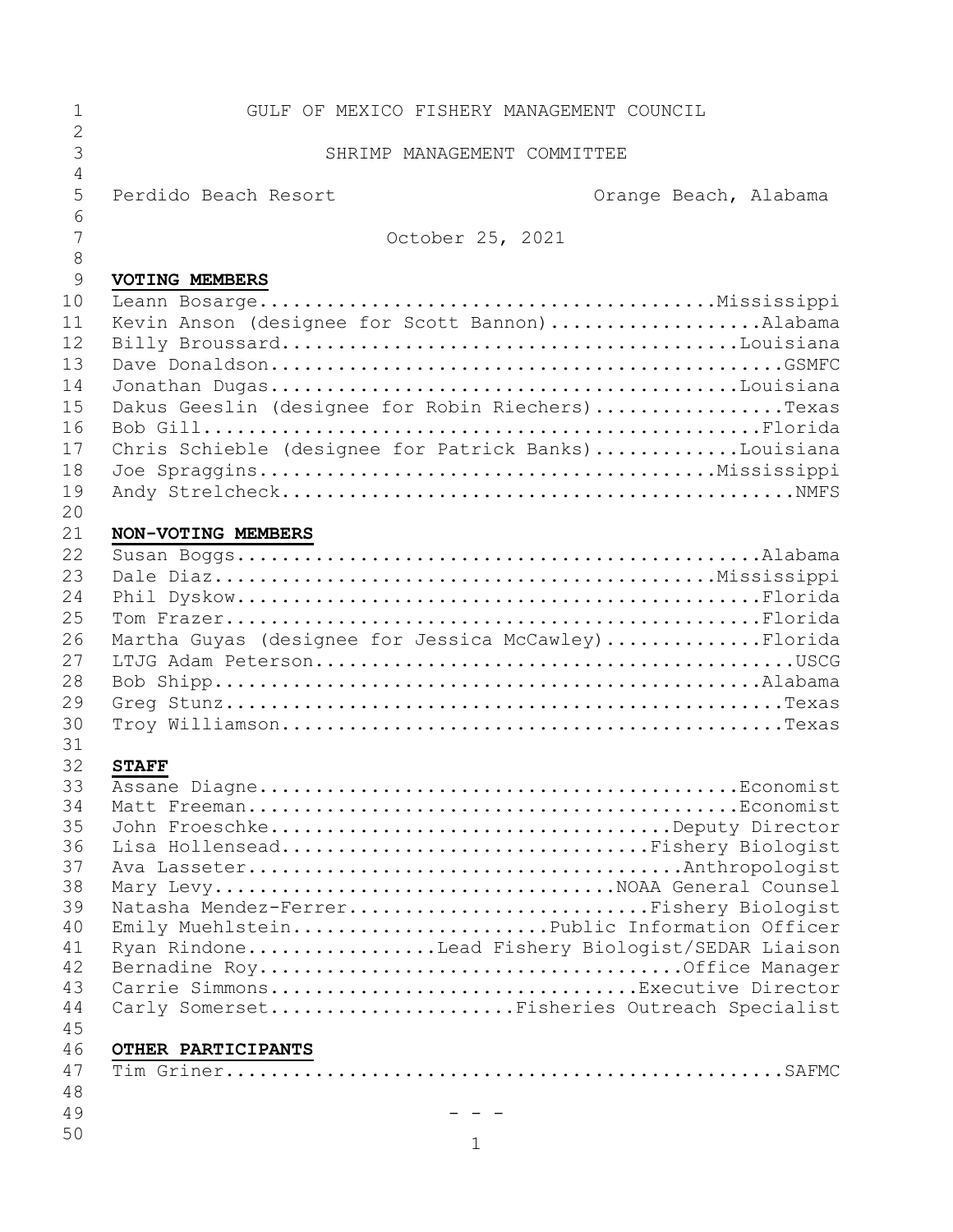|                | TABLE OF CONTENTS                                                |
|----------------|------------------------------------------------------------------|
| 2              |                                                                  |
| 3              |                                                                  |
| $\overline{4}$ |                                                                  |
| 5              |                                                                  |
| 6              |                                                                  |
| 7              | Adoption of Agenda and Approval of Minutes and Action Guide and  |
| 8              |                                                                  |
| 9              |                                                                  |
| 10             |                                                                  |
| 11             |                                                                  |
| 12             | Draft Framework Action: Modification of the Vessel Position Data |
| 13             | Collection Program for the Gulf of Mexico Shrimp Fishery16       |
| 14             |                                                                  |
| 15             |                                                                  |
| 16             |                                                                  |
| 17             |                                                                  |
| 18             |                                                                  |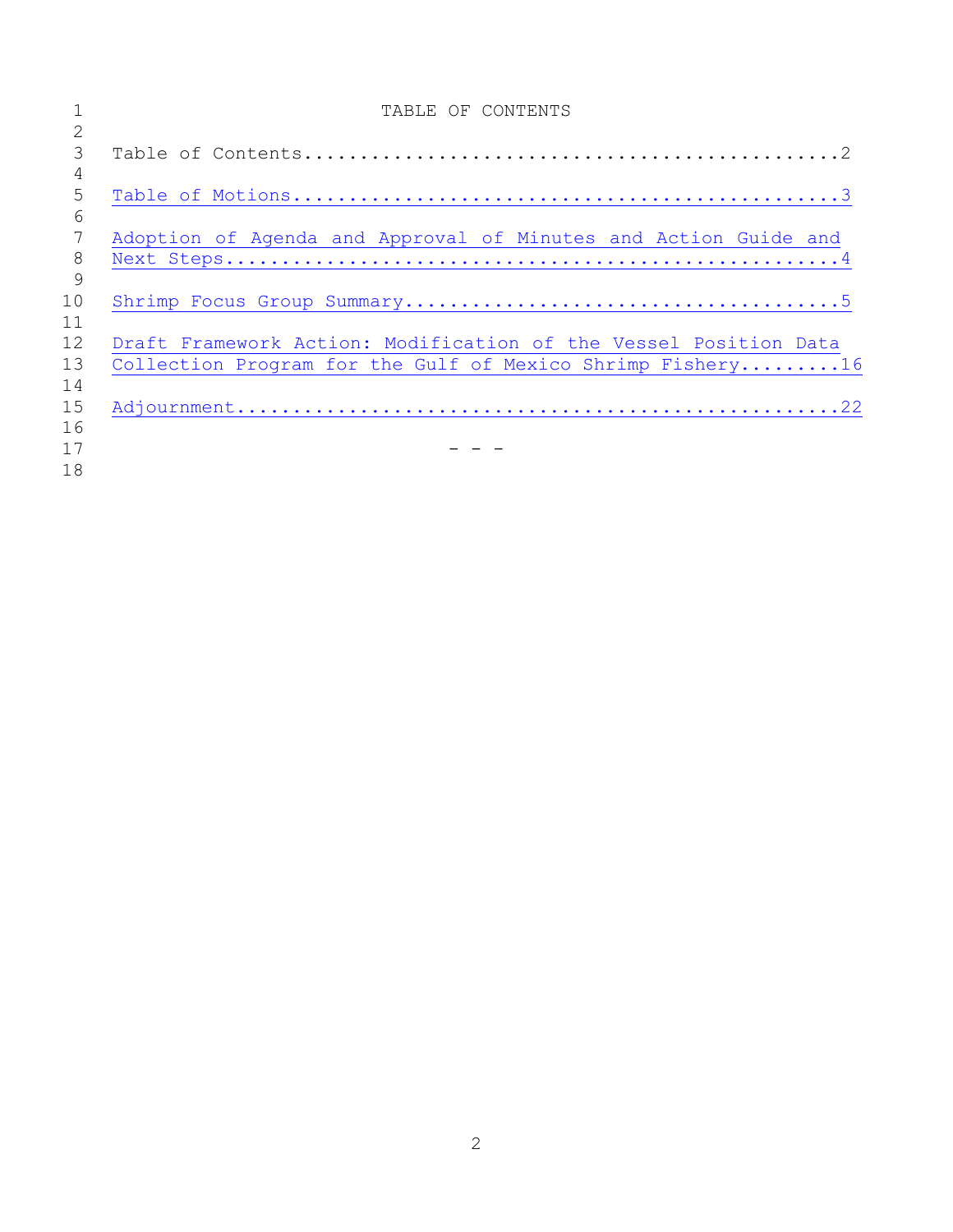## <span id="page-2-0"></span>1 TABLE OF MOTIONS

 [PAGE](#page-12-0) 13: Motion to recommend that the council request that NMFS fully evaluate and consider, to the maximum extent possible, the draft approval specifications for reinstituting the historical cELB program for the Gulf shrimp fishery in recognition of the legitimate distinctions between a scientific data collection- oriented program and an enforcement-oriented program (see Appendices D and E in the draft Framework Action). NMFS shall provide their evaluation at a future council meeting. [The](#page-14-0) motion [carried](#page-14-0) on page 15.

 [PAGE](#page-14-1) 15: Motion to recommend that the council request that NMFS arrange for the testing, as soon as possible, of a small sample of approved cellular VMS units programmed to ping every 10 minutes, on federally permitted commercial shrimp vessels operating in different regions of the Gulf of Mexico, to determine if the data generated is compatible with the current cELB algorithm. The testing protocol should be designed by NMFS, in consultation and cooperation with the Shrimp Data Collection Focus Group, VMS vendors, and the shrimp industry, to build industry support and buy-in. The motion [carried](#page-15-1) on page [16.](#page-15-1)

- 
- 
- $-$
-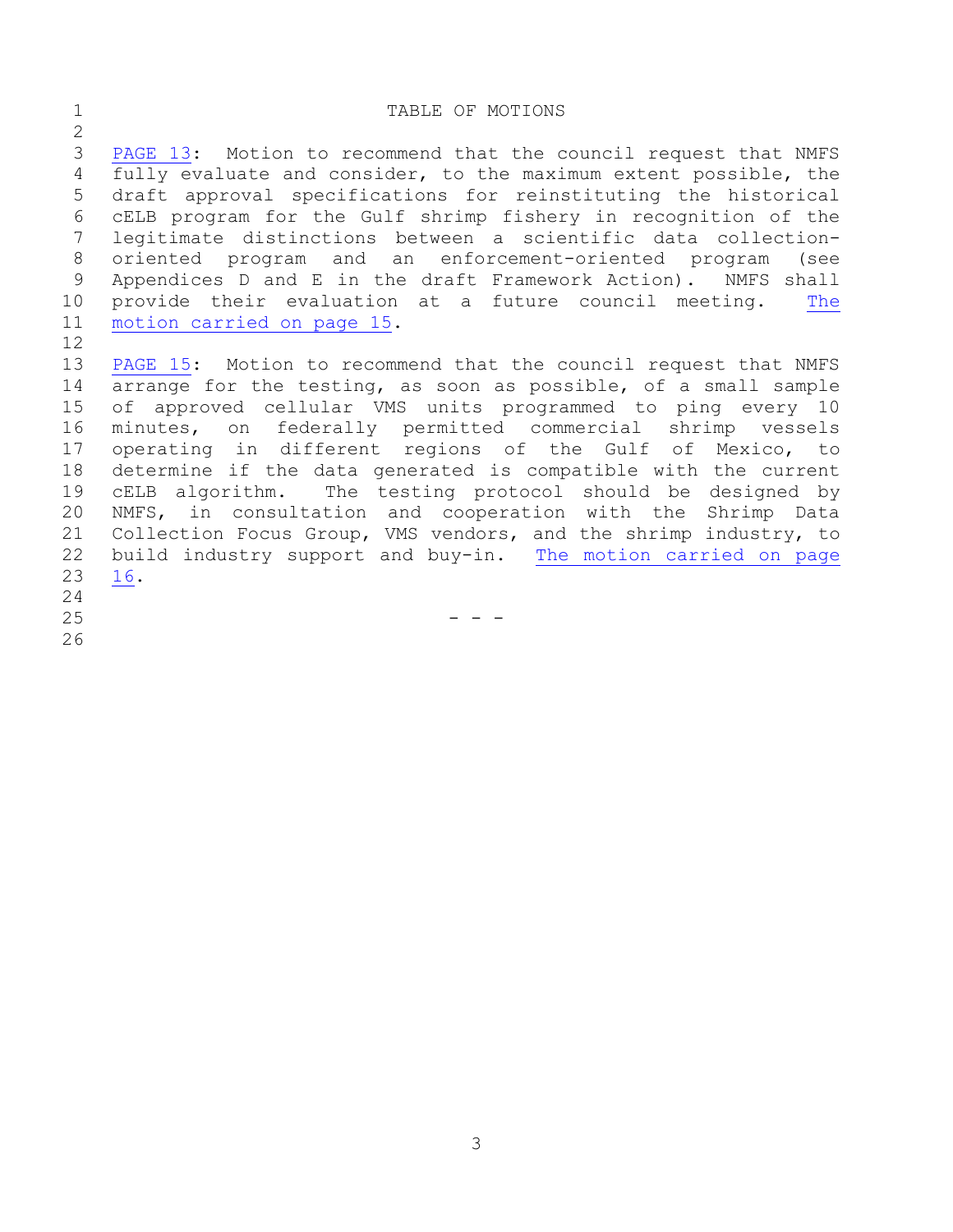The Shrimp Management Committee of the Gulf of Mexico Fishery Management Council convened on Monday morning, October 25, 2021, and was called to order by Chairman Leann Bosarge.

## <span id="page-3-0"></span> **ADOPTION OF AGENDA APPROVAL OF MINUTES ACTION GUIDE AND NEXT STEPS**

 **CHAIRMAN LEANN BOSARGE:** I would like to call the Shrimp Management Committee to order. Before we delve into the agenda, since we did just repopulate our committees, let me refresh everyone's memory on the membership for Shrimp. It's myself, Ms. Bosarge, as Chair, and Mr. Banks and Mr. Schieble as Vice Chair, Mr. Anson is in the room today, Mr. Broussard, Mr. Donaldson, Mr. Dugas, Mr. Gill, Mr. Riechers, and I think we have Mr. Geeslin with us today, Mr. Spraggins and Mr. Burris, and we have Mr. Spraggins with us, and Mr. Strelcheck and Mr. Hood, and we have Andy with us today. That is our new committee membership.

 The first thing is the agenda itself, which can be found under Tab D, Number 1, and we have a pretty short agenda today, and so maybe I can just possibly keep us on schedule. Were there any additions or changes that anyone wanted to make to the agenda? Seeing none, the agenda is adopted as presented. Next is Approval of the August 2021 Minutes. That can be found under Tab D, Number 2. Did anyone have any corrections to those? I see Mr. Anson's hand up.

 **MR. KEVIN ANSON:** Thank you, Madam Chair. Yes, I have three. Page 11, line 10, change "quite" to "quit". Page 16, line 37, add "one" before "more alternative", and then, page 17, line 30, misspelling of "would".

 **CHAIRMAN BOSARGE:** Thank you, Mr. Anson. Anybody else have any changes to the minutes? Seeing none, since we did have some changes, let's go ahead and get a motion. Can I get a motion to adopt the minutes with those changes?

**MR. DAVE DONALDSON:** So moved.

**CHAIRMAN BOSARGE:** So moved by Mr. Donaldson.

**MR. BILLY BROUSSARD:** Second.

 **CHAIRMAN BOSARGE:** Seconded by Mr. Broussard. Is there any opposition to that motion? Seeing none, the motion carries. Next on the agenda is the Action Guide and Next Steps. That's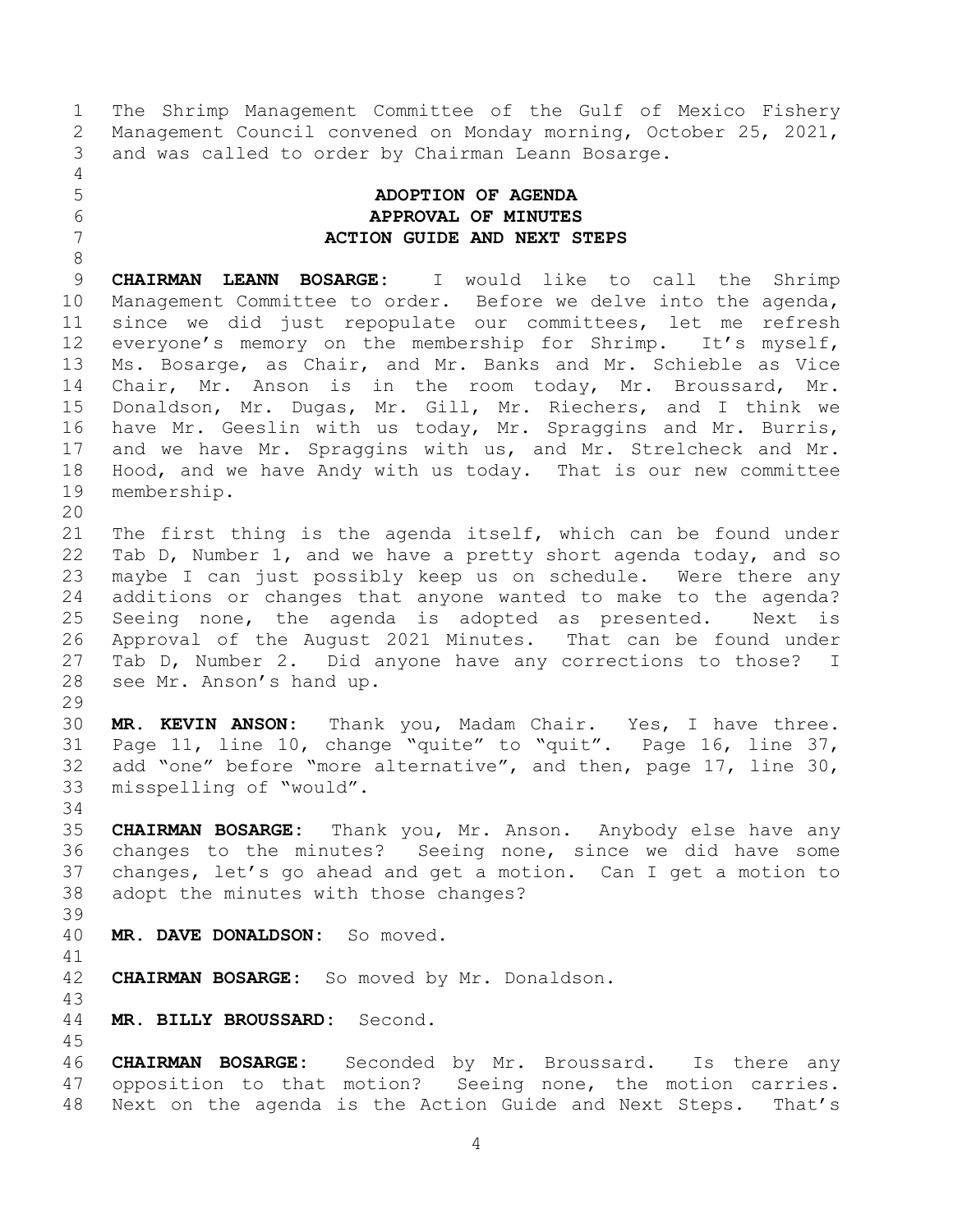under Tab D, Number 3, and so I would like to turn it over to Dr. Freeman to introduce that agenda item to us. I believe he's on the webinar today.

 **DR. MATT FREEMAN:** Yes, Ms. Bosarge. The first agenda item is to discuss the shrimp focus group. The committee will be presented with a summary of the shrimp focus group's meeting from October 21, 2021.

 **CHAIRMAN BOSARGE:** Matt, we can't really hear you, and so what we're going to do is take a five-minute break and see if we can fix these technological issues, and so just bear with me, and I will text you when it's time.

**DR. FREEMAN:** Okay.

 **CHAIRMAN BOSARGE:** Guys, you all are free for five minutes, and so at 9:00. It's 8:55, and we'll come back at 9:00. 

(Whereupon, a brief recess was taken.)

 **CHAIRMAN BOSARGE:** All right. I think we have Matt coming in loud and clear now, and so, Dr. Freeman, we were on Number 3 on the agenda, the Action Guide and Next Steps, and, before you get started, I just have to commend staff. We had that shrimp focus group meeting last Thursday, and we already have a meeting 27 summary for that, hot off the presses this morning, and so, Matt, do you want to take us through the action guide and next steps, real quick?

 **DR. FREEMAN:** Certainly. For this agenda item, the committee will be presented with a summary of the shrimp focus group's meeting on October 21, 2021. The committee should ask questions and discuss the advice of the shrimp focus group in the context of the draft framework action, Agenda Item V, and direct staff on next steps for the shrimp focus group.

 **CHAIRMAN BOSARGE:** All right. Thank you, Dr. Freeman. Do you want to go ahead and dive right into the shrimp focus group summary, which is the next item on the agenda?

## <span id="page-4-0"></span>**SHRIMP FOCUS GROUP SUMMARY**

 **DR. FREEMAN:** Certainly. As a reminder for the committee, this was from a motion at the August council meeting, and that motion was to form a small working group of knowledgeable and involved individuals, selected with agreement by the Science Center Director, council Executive Director, and council and Shrimp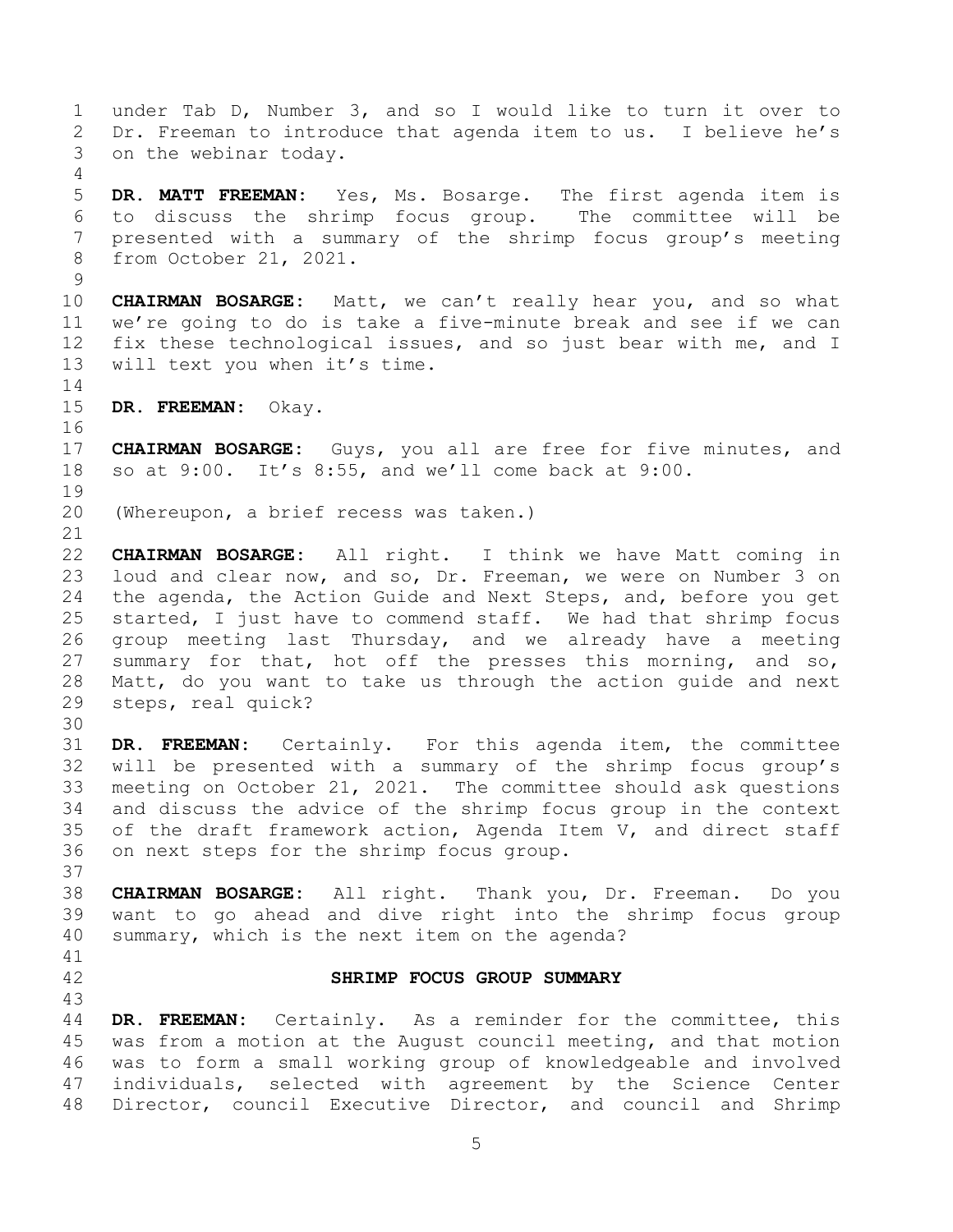Committee chairs, to develop an agreed-upon structure and direction for the shrimp data collection framework amendment. This document shall be reviewed by the Shrimp AP prior to consideration by the council. 

 In conversation with Dr. Porch, Dr. Simmons, Ms. Bosarge, Mr. Diaz, Ms. Guyas, and Dr. Froeschke, a group of eleven members, which were comprised of industry representation as well as expertise from the Science Center in both data collection and analysis process were convened. The charge for that group was to provide advice to the council for the revised Gulf of Mexico shrimp effort monitoring program via vessel position data collection. 

 The group had six objectives that they focused on, and those were developed in conjunction with Ms. Bosarge and council staff. I would like to add that, in addition to the focus group members, we supplemented the voting members with, quote, unquote, support staff that involved OLE, SERO, and others who would be available to answer pertinent questions from the focus group members. 

 We had a variety of presentations, both by members of the focus group and from the Gulf States Marine Fisheries Commission, and, as Ms. Bosarge mentioned, that meeting was just this past Thursday, and it was a long meeting, and it was about nine-and- a-half hours, and so what the committee has in front of it right now is a draft focus group summary, and, following the council meeting, we'll circulate it among focus group members and others for a final version.

 The focus group had two recommendations as a result of its meeting. If we scroll down a bit, that's on page 10 of the document. There were two recommendations from the focus group. The first is that the shrimp data collection focus group recommends that the council request that NMFS fully evaluate and consider adopting, to the maximum extent possible, the draft approval specifications for reinstituting the historical cELB program for the Gulf shrimp fishery, in recognition of the legitimate distinctions between a scientific-data-collection- oriented program and an enforcement-oriented program. Those are contained within Appendices D and E in the draft framework action. That recommendation passed six to two.

 Some of the discussion was that Mr. Strelcheck requested that it be noted that the dissenting votes were from NMFS personnel, and, Ms. Bosarge, would you like for me to go ahead and go through the second recommendation as well at this time?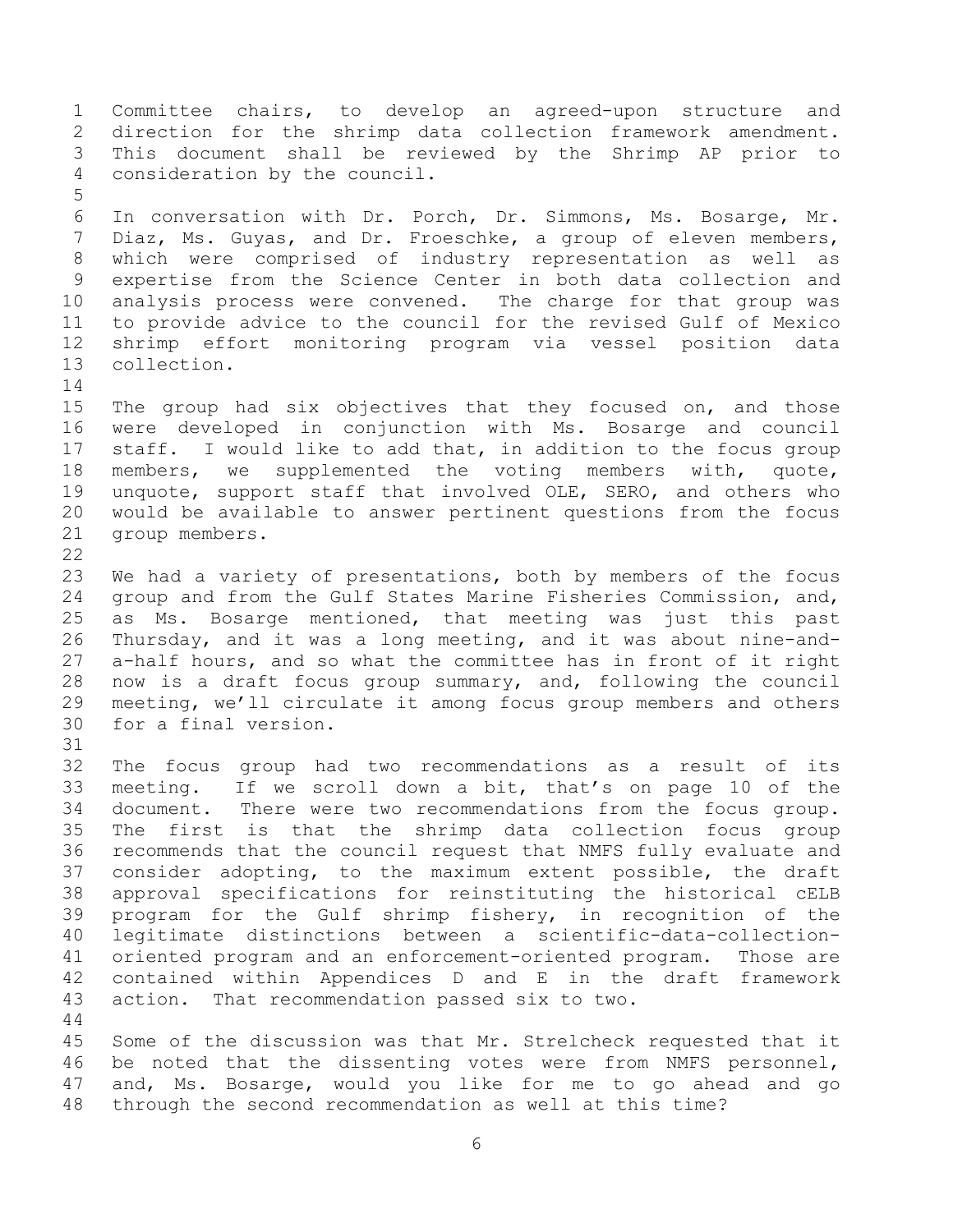**CHAIRMAN BOSARGE:** Yes, sir, and I don't see any hands around the table. Go ahead.

 **DR. FREEMAN:** Certainly. The second recommendation is that the shrimp data collection focus group recommends that the council request that NMFS arrange for the testing, as soon as possible, of a small sample of approved cellular VMS units programmed to ping every ten minutes on federally-permitted commercial shrimp vessels operating in different regions of the Gulf of Mexico to determine if the data generated is compatible with the current cELB algorithm. The testing protocol should be designed by NMFS, in consultation and cooperation with the shrimp data collection focus group, VMS vendors, and the shrimp industry, to build industry support and buy-in. That recommendation passed unanimously. Ms. Bosarge, I will stop at that point and see if there are questions or discussion from the committee.

 **CHAIRMAN BOSARGE:** Thank you, Dr. Freeman. Is there any questions or discussion from the Shrimp Committee? All right. Well, while they're thinking about it, I just wanted to back up for a second and maybe give the committee a little more color on the meeting itself.

 I was really impressed by what staff laid out for the meeting. This group started at the very basic most barebones premise for continuing to collect this data from the shrimp fishery, and that was let's look at the boxes that are on the boats now and see if there's any potential there to make those transmit again, because the boxes are still functioning, but they just simply don't transmit electronically, right, and so we went through some of that, and there were some good headwinds pointed out there, but I think there was some potential to look into that a little further as well, although it did seem like it might be an uphill battle.

 The whole premise there is that those were boxes that NMFS purchased and programmed the last time that we had a changeover in the devices, and actually made them fit the need, the purpose and need, for the shrimp fleet, and so NMFS did it in-house that time.

 We went through that, and the next thing that we went through were options for where to send the data, and we need a server to send it to, and so we went through the possibility of it going to NOAA OLE, which goes through the CIO, the Chief Information Officer, with NOAA, and then we went through the potential for it to go to the old NESDIS server that used to be at Stennis,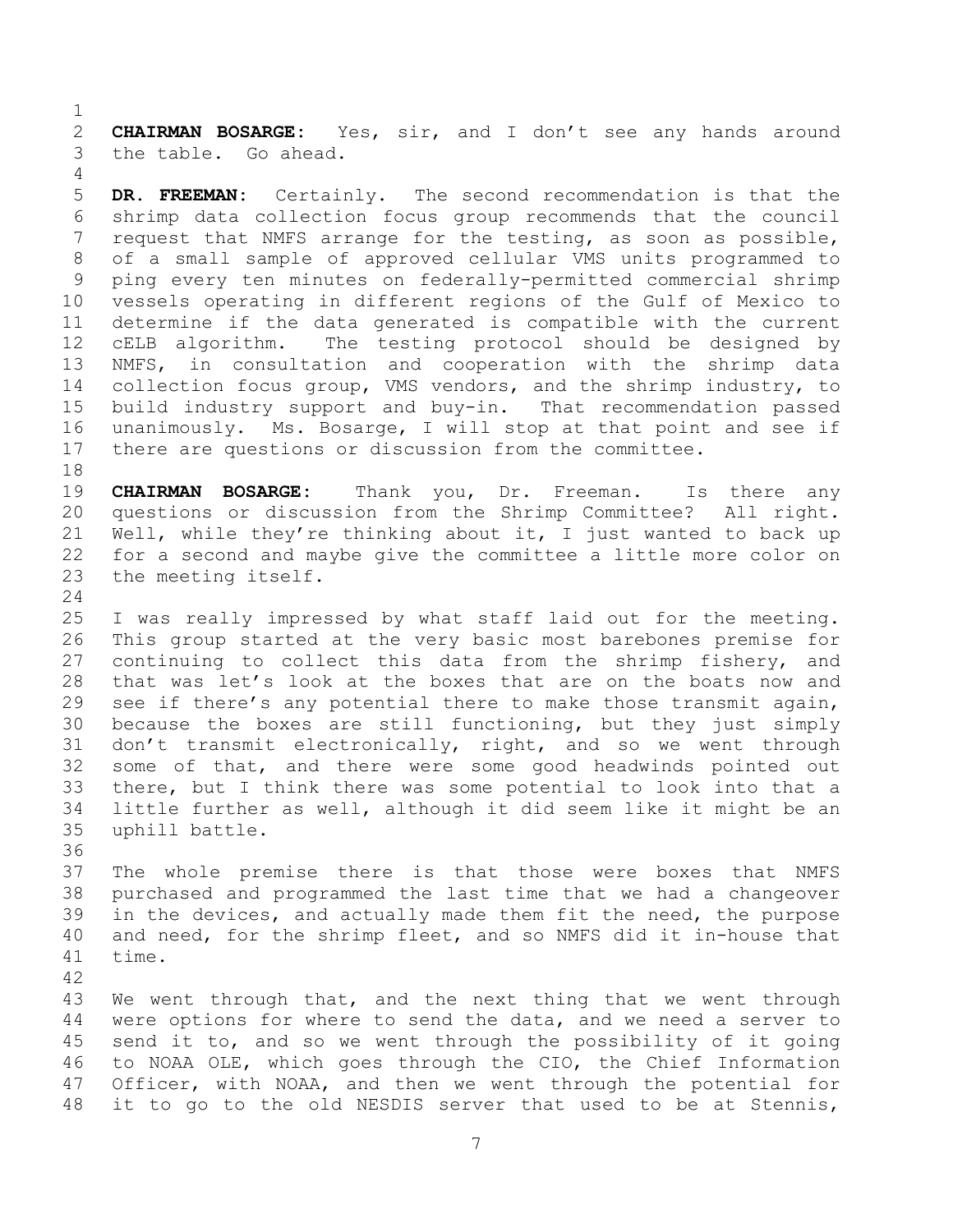that is now housed in Asheville, and that was also an option, and we would need to do a little bit of backend work on it, for security, but that was a potential option, and we went through the possibility of the data being transmitted to Gulf States before it goes to the Science Center, which is what we're doing with our data right now, mailing the chips in by hand, and that seemed to be a possibility as well.

 There were a few open possibilities there, and then we got into the whole discussion about, okay, and so, if we do need to replace the boxes on the boat, if we can't use the ones that are on there, what are the options there, and we went into the draft specifications that I presented at the last meeting, which are essentially draft tech specs for putting a box on there that replicates what we have now, and it's very similar to that, and we went through what I call the true-blue type-approved OLE VMS as well.

 It was a really -- It was a long meeting, as Matt said, and I don't think we got out of there until 6:30 Matt's time, Dr. Freeman's Florida time, and so it was a long day for NMFS people, for sure, but it was productive, I think. It was stressful. It was a tough meeting to have, and so kudos to Mr. Gill for pushing that forward. I appreciate that.

26 As far as the recommendations that came out of the group, there were those two recommendations. What I liked about the recommendations that came out of the group is that they both really focused on, to me, what is the most important piece of this whole puzzle, and that's the science side. They really focused on looking into this from a scientific perspective and making sure that we get the strongest scientific data that we can, to make sure this program flows seamlessly into the future. 

 I am not going to do it at this time, Dr. Freeman, but I will probably make those two motions at some point, either in committee or Full Council, and see if we can get some support from the committee and the council to push those forward. They don't actually add anything to the document, per se, but they just simply say, hey, these are important things that we think that we need to test and prove and make sure we have in place before we implement anything in the fishery. Dr. Freeman, would you like to move on? I don't see any hands around the table, and so you can move on with the next agenda item, if you would like. Hold on, Dr. Freeman. Mr. Anson has his hand up. 

 **MR. ANSON:** Just I guess I would like a little bit more background, maybe, on the discussion that occurred to get the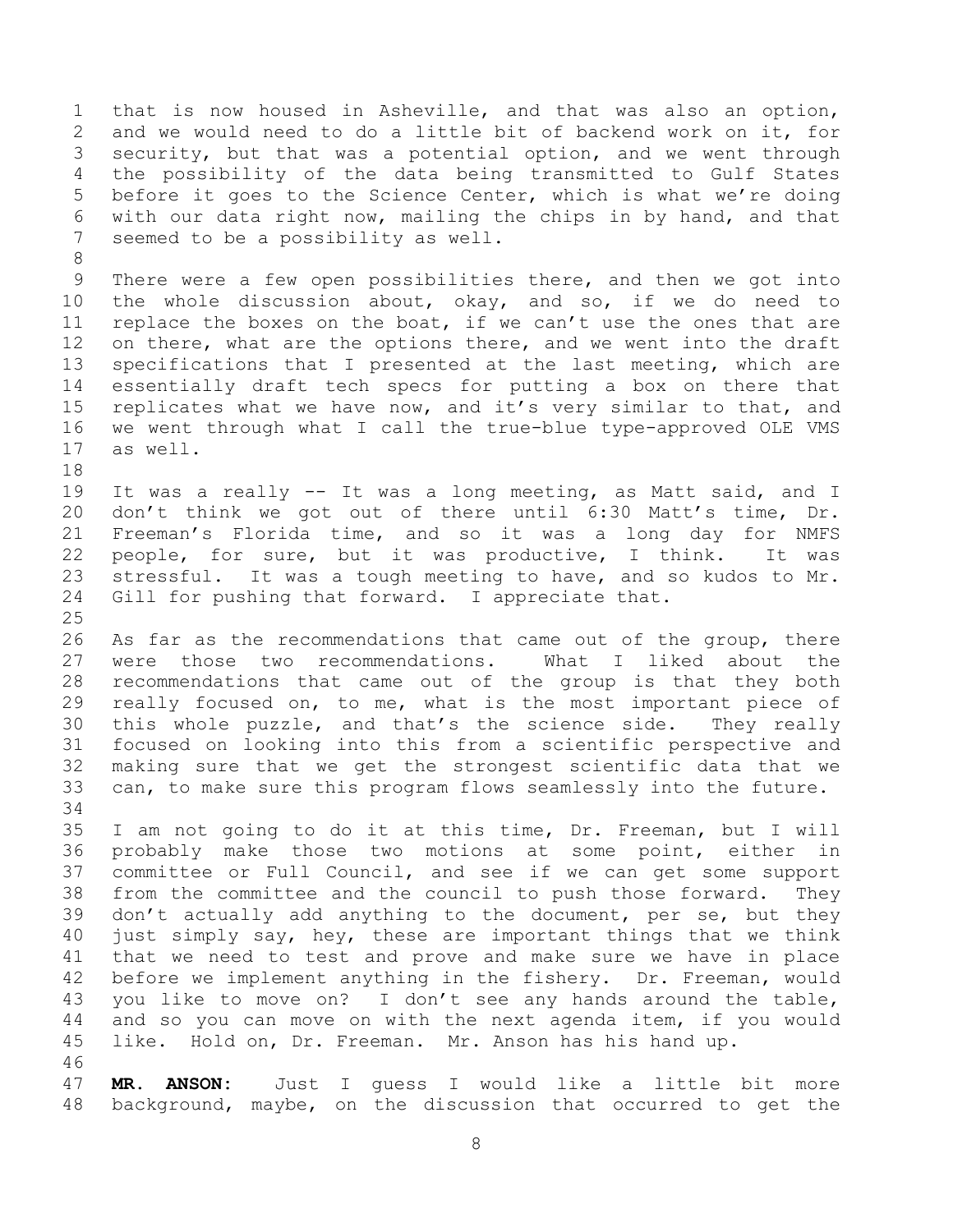two motions that we received. I mean, I am reading the text in between the two motions in the draft report, and that they want to still maintain the historical cELB program, but yet there was some discussion that the industry is not in favor of the VMS, the more traditional VMS, but yet they went and approved, unanimously, a test pilot program for that, and so I'm just wondering why there appears to be some opposition to it, but yet, for a small pilot, there was unanimous approval for that.

**CHAIRMAN BOSARGE:** I can --

 **DR. FREEMAN:** I was just going to say that I can provide a little context, and I'm sure Ms. Bosarge can add to that as well. I think that some of the concern was wanting to ensure that a cellular VMS unit collecting the vessel position data on Gulf shrimp vessels would be compatible with the current shrimp effort algorithm being used by NMFS. We did have a presentation on Thursday, looking at VMS data from the South Atlantic rock shrimp industry. However, one of the differences that was pointed out was that the ping rate was different than what is currently used for the Gulf shrimp industry, and so there were some concerns.

 NMFS seemed confident though that the algorithm could be tweaked to accommodate that, but, again, the second recommendation, I think, was, again, to get industry buy-in that, if cellular VMS units were potentially to be used in the industry, then there was sort of a follow-up, from start to finish, to ensure that it would work for the industry.

 **CHAIRMAN BOSARGE:** Thank you, Dr. Freeman, and I will add a little bit to that. Me, personally, when I sit around this council table, although I obviously have a preference in this document for which alternative I would like to see move forward in the future, to me, part of my job as a council member is to make sure that, regardless of the alternative that is moved forward in my fishery, that we have taken the steps to make sure that it's the best that it can be for my fishery, even if it's not what I personally may want.

 That second recommendation that you see, it came from this discussion, and so we had a presentation where -- I've asked for this for a while, and, if you remember, at a prior council meeting, I said let's take some of that VMS data, and we have VMS a lot in the boats already, right, and we even have it on a few shrimp boats in the South Atlantic for rock shrimp, and I said take some of that data and plug it into the shrimp algorithm, and let's make sure that it's actually going to work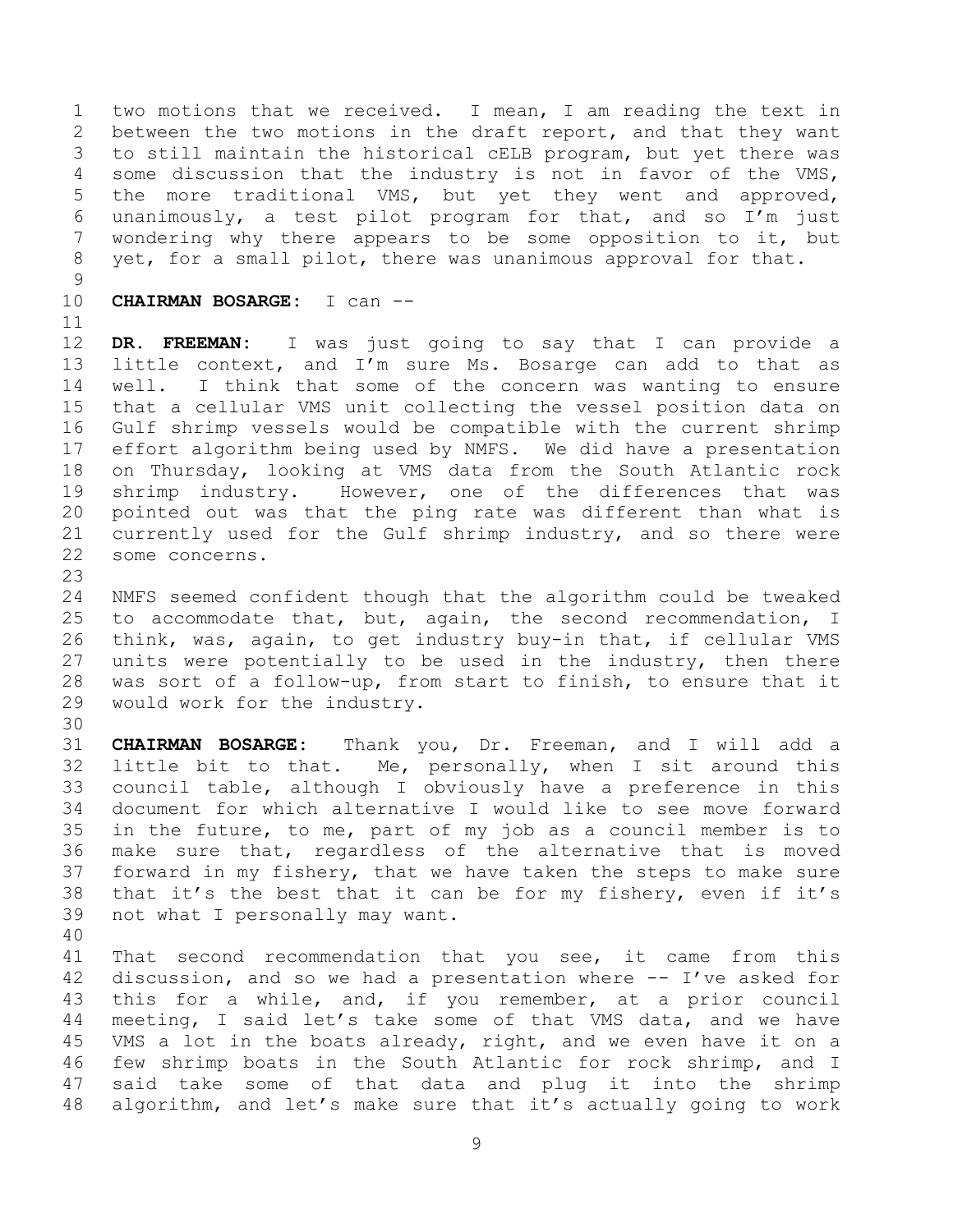before we put a VMS requirement on our fleet, because this is for scientific data, and we want to make sure that it actually works in the scientific models and algorithms that we use for the shrimp industry. They pulled some of that data, that VMS data, and what they -- They did not actually plug it into the shrimp algorithm, because what they found was that, when they tried to, was that the algorithm is actually hard-coded for the ten-minute ping intervals, and VMS, whether it's that rock shrimp VMS in the South Atlantic or the VMS here, they're designed and type approved to work on various ping intervals. Those in the South Atlantic ping once an hour. However, even if you program them for a ten-minute ping interval, type-approved VMS also have additional pings that come in. They ping every time the device powers-up and the device powers-down. If it's a cellular device, every time it loses cellphone service, it will ping, and it has the ability for law enforcement to remote in a change to the ping rate, and usually they do that when you're getting close to a closed area or something, and they want to see where you're going a little more frequently. It pings every time you cross specified boundaries, right, and so like a state/federal boundary, possibly, or the South Atlantic/Gulf boundary or sanctuary boundaries, places where there is probably some rules on closed seasons or what you can do in there, things like that, and so there's these additional pings that come in. We realize that that could very well cause an issue with the shrimp algorithm that we have and actually being usable data, right, and extrapolating these location pings into total effort for the industry. Knowing that, industry showed some leniency here, in my opinion, and said, you know, although that's probably not the route we want to go, and we don't want to use these OLE type-approved VMS, we need to work this out, and we need to go test them and make sure that, if that is the route the council goes, that we don't implement these in the fleet and then realize that we've got to go back and rewrite the shrimp algorithm and possibly recalibration all of our historical data to match these new -- I don't know if "methodology" is the right word, but changes in the way we collect the data. That's where that came from. Obviously, the recommendation that's before this one, that is where we were showing our emphasis that we really wanted NMFS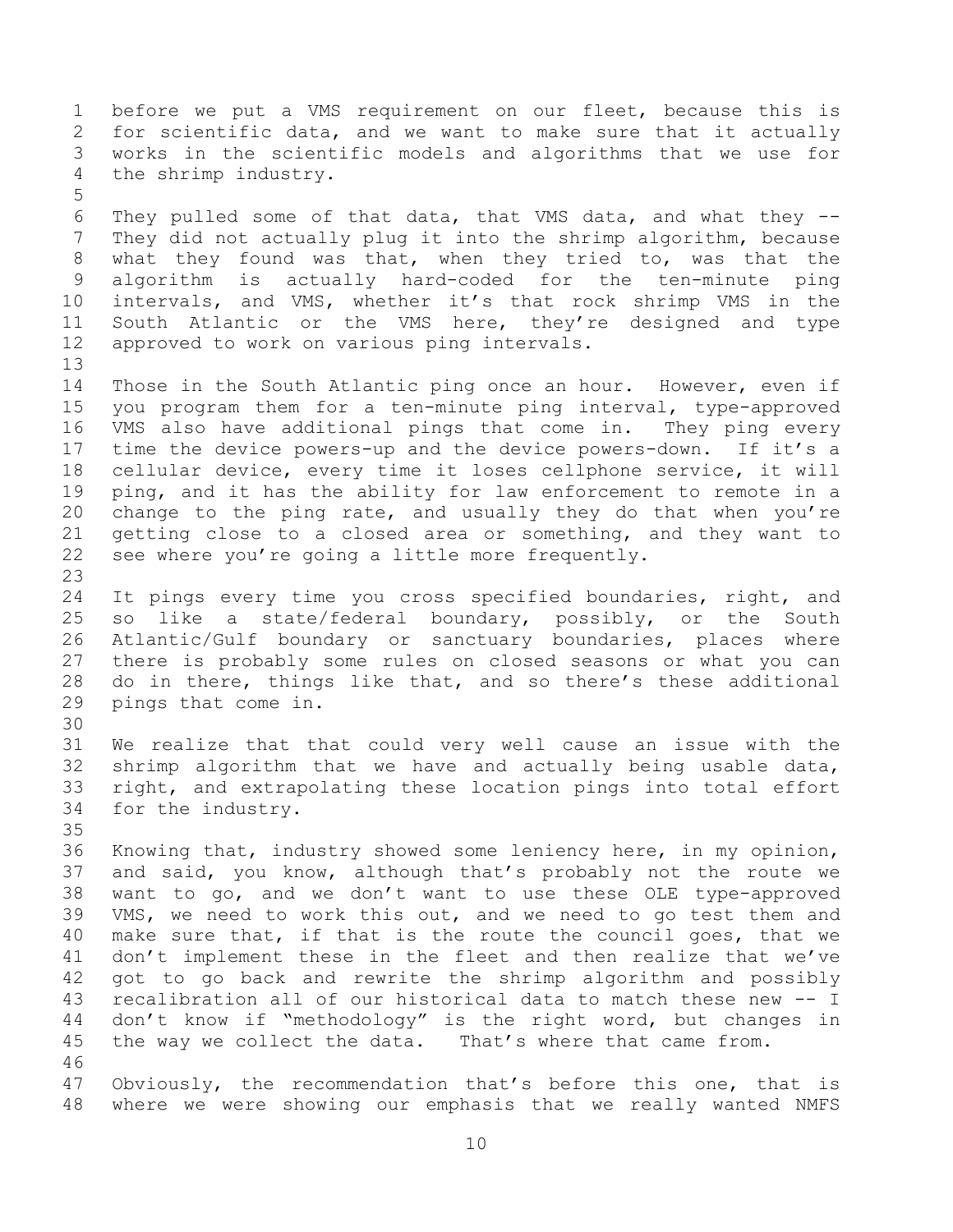and the Science Center to flesh out that last alternative and see what can be done with that, and how would it be implemented, and so we went both routes, and you're right. We had a recommendation for both of those alternatives, 2 and 3, to make sure that we get something scientifically that's robust for our fishery. Does that answer your question?

**MR. ANSON:** Yes. Thank you.

**CHAIRMAN BOSARGE:** Andy.

 **MR. ANDY STRELCHECK:** Thanks, Leann. I was able to listen in to maybe a third or a half of the focus group meeting, and I want to thank Bob Gill for helping with the idea, and all the participants, and I think it was a good discussion. It was a difficult discussion, at times, for what I was able to listen to.

 A couple of comments on the motions. The second motion, I think this is a really good idea, and I do note that the agency has had some hesitancy, leading up to that motion, just simply because of some of the resistance from industry to even move forward with cellular VMS, but I think, from a proof of concept and buy-in standpoint, it's a good thing to show how these units would work on shrimp vessels and how that data gets imported into the effort estimation system.

 I still feel like we're at a little bit of a crossroads, because the first motion, I think, is contrary to the second motion, in that there's still optimism, interest, whatever you want to call it, to modify the technical specifications, and I am certainly not opposed to the agency looking at those, but the question is would those modifications happen, and, if so, what does that look like, and then what does that mean for the devices that have to then go through certification in the future, right, and so there's, to me, a lot more uncertainty with the first motion, in terms of if that actually transpires and happens and changes are made.

 Keep in mind also that this is a national program for the agency, and so we don't want to just tailor this to the shrimp 42 industry. The shrimp industry is out in front, for good reason, talking about this, but we, obviously, run the VMS program nationally, and so we want to, obviously, keep that in mind, and so the bottom line is I do like that the motions moved forward, and I think that it's a good place to land.

I guess my question really is, once this testing is completed,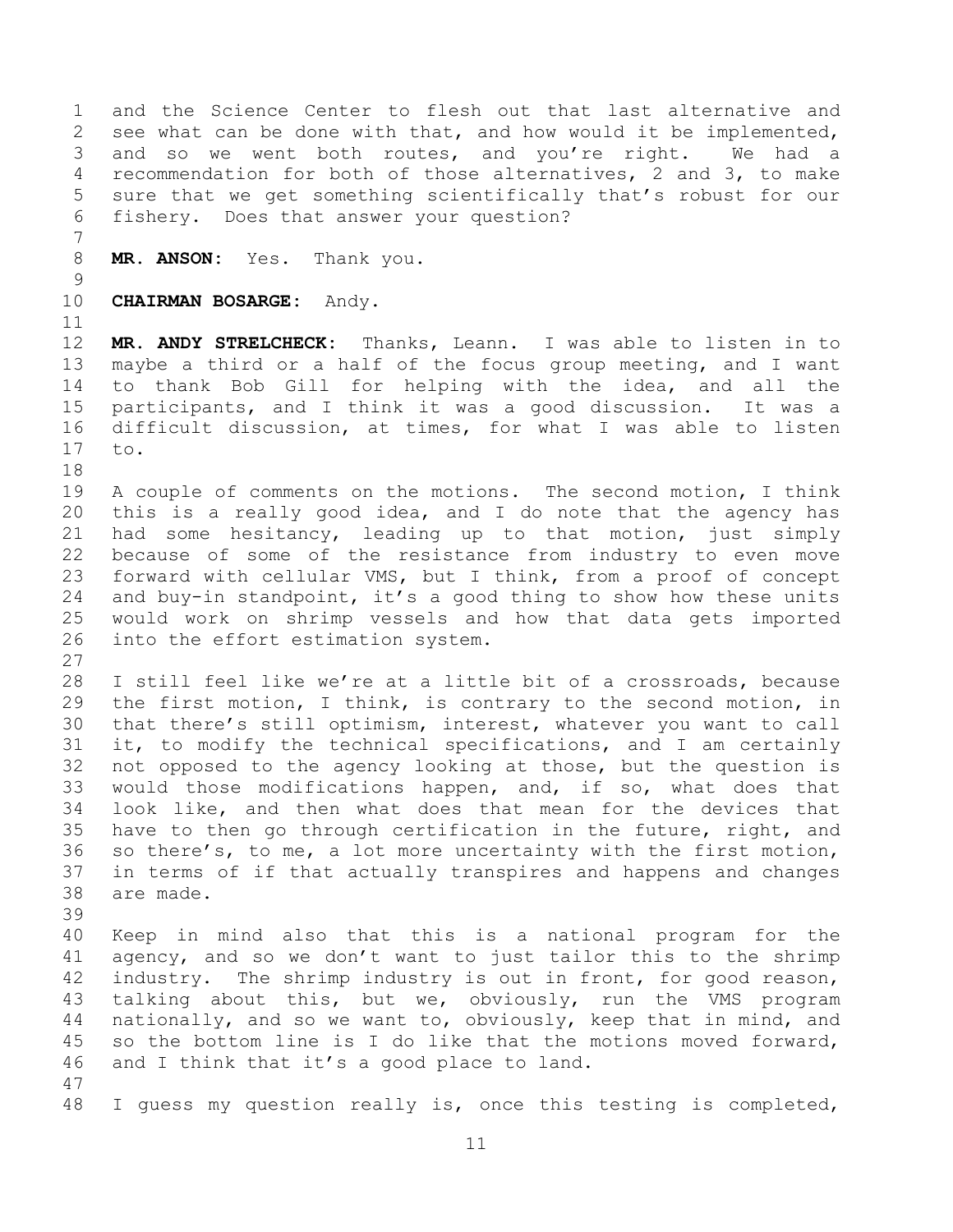and once the agency is able to come back and weigh-in on the tech specs, where does that leave us, and what is the next step, and I think that's really going to be critical to move that forward as quickly as possible to give the council as much certainty as possible, with regard to what those next steps look like, and hopefully the buy-in that is needed for whatever decision we reach. Thanks.

 **CHAIRMAN BOSARGE:** Thank you, Mr. Strelcheck. Any other feedback from the committee? Mr. Anson.

 **MR. ANSON:** Based on that comment, and then looking at the second motion regarding this kind of pilot study, Andy, do you have any idea as to how quickly the results from that pilot test could occur?

 **MR. STRELCHECK:** I don't, and I know John Walter is listening, 18 and I'm not sure if he could speak to that, and I know there was a good discussion around the focus group and others participating in helping with that design, and so how long does that take, and we did have our Office of Law Enforcement representative email some of the vendors for these VMS devices, and got immediate support from one of the vendors during the meeting to do this, and so I think there is certainly some willingness and interest out there.

 It will take a little bit of time to, obviously, get this on the vessels and run it for thirty, sixty, or ninety days, and I will note that we have tested these devices already on vessels, but we just haven't done it on shrimp, and we haven't done it for ten-minute intervals at this point.

 **CHAIRMAN BOSARGE:** Then the other piece of that testing, Kevin, that I thought was vital was to actually try and test it in areas that focus on the harvest of pink shrimp, white shrimp, and brown shrimp, to hit all the three majors there, because we did foresee possibly pink shrimp, specifically, being an issue, simply because a lot of that fishery transpires in south Florida, and, if you think about what we have in south Florida, there's a whole lot of boundary lines, right, and the state/fed boundaries kind of -- They get a little more squirrelly down 42 there than they do in the rest of the Gulf, and then there's sanctuary boundaries and HAPC boundaries, and so you're going to get a lot of those extra pings, right, and that's going to tell us really what impact that may have on that algorithm and is it skewing things or one direction or another, and so that we definitely important.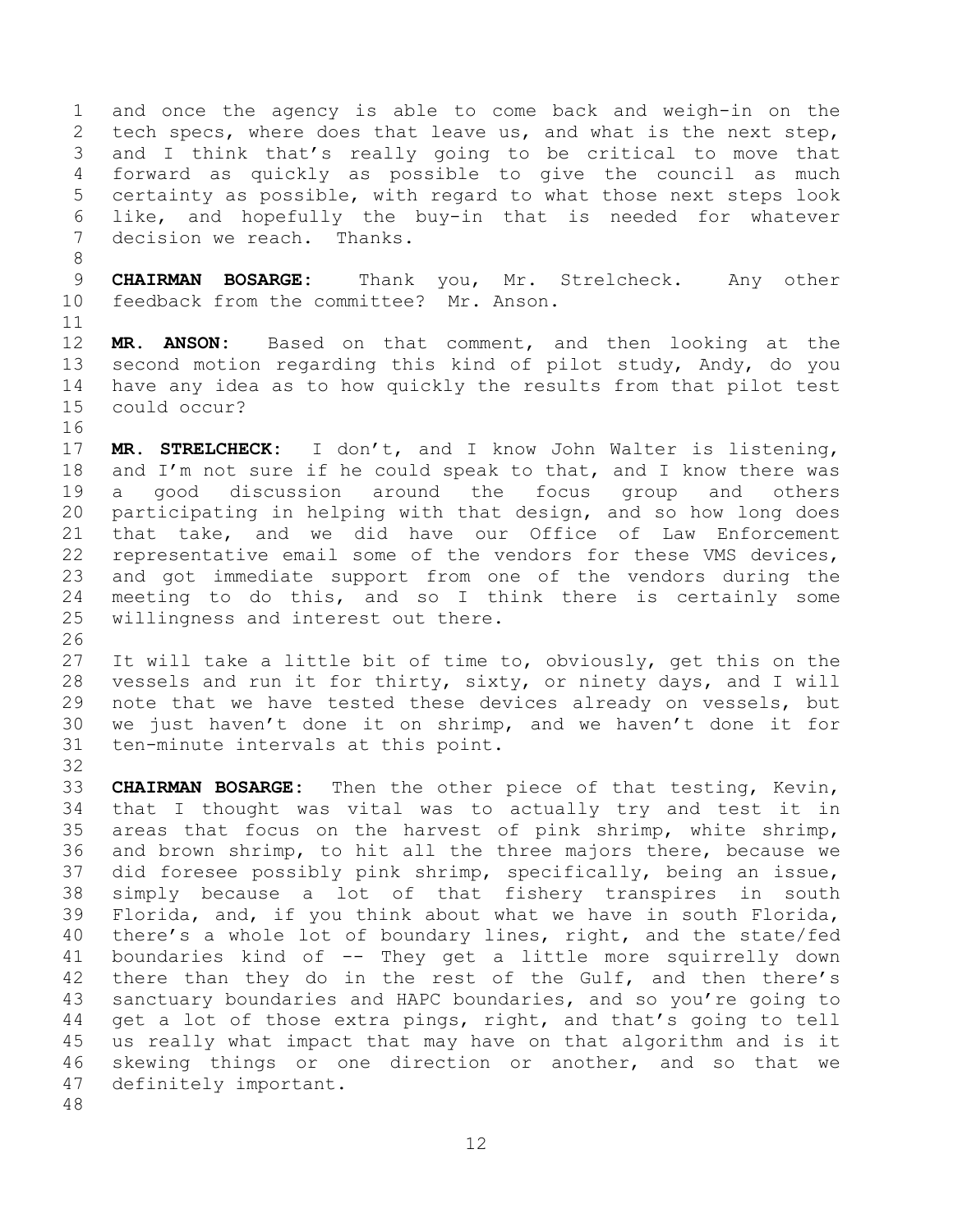Then, as you know, white shrimp, that's a little bit more shallow-water fishery, a lot of times, and so you may have some boundary things there, state versus federal waters, depending on where you're at, and so then the brown shrimp, and that's a lot more Gulf-wide, and so you may not have issues there, but we wanted to see all three, especially the hot spots that we could think of that might be troubling, from a data perspective and scientific perspective.

 Anything else from the committee? Seeing none, Dr. Freeman, do you want us to go ahead and make those motions here? I guess we better do that and then -- In other words, repeat these motions that came out of the focus group, and we'll go ahead and do that, and, that way, you can really just focus on the document when we get into the next agenda item, and we won't be moving backwards, and so, if there was -- I heard some positive comments from the NMFS side of the table over here on those two recommendations that came out, and so I'm hoping this will be a smooth process. Would anybody like to make that first motion for that first recommendation in the focus group meeting summary? If not, I will make it.

<span id="page-12-0"></span> All right. **I would like to make a motion, and you can just copy-and-paste that bold print, and then I will edit just a little bit of it, to make a council motion and not a focus group motion.**

**GENERAL JOE SPRAGGINS:** I will second that.

 **CHAIRMAN BOSARGE:** All right. **That looks good, and, instead of saying "shrimp data collection focus group", let's just say "the committee", because this is the Shrimp Committee.** Okay. That will work too, short and sweet, and that is the motion that came out of the focus group, and that's the first motion. We have a second for the motion. Was there any discussion on the motion? Mr. Strelcheck.

 **MR. STRELCHECK:** Thanks, Leann. In the minutes from the focus group, we noted that -- You might have seen that I asked that the minutes reflect that two NOAA Fisheries employees voted against this motion, and it was largely over kind of how the motion was worded, and, rather than say "consider adopting", I'm wondering if it would be better for this committee to ask that NOAA Fisheries -- Request that we fully evaluate the technical specifications and bring back recommendations or feedback to the council at a subsequent meeting.

**CHAIRMAN BOSARGE:** I think I'm okay with that. Let me see if I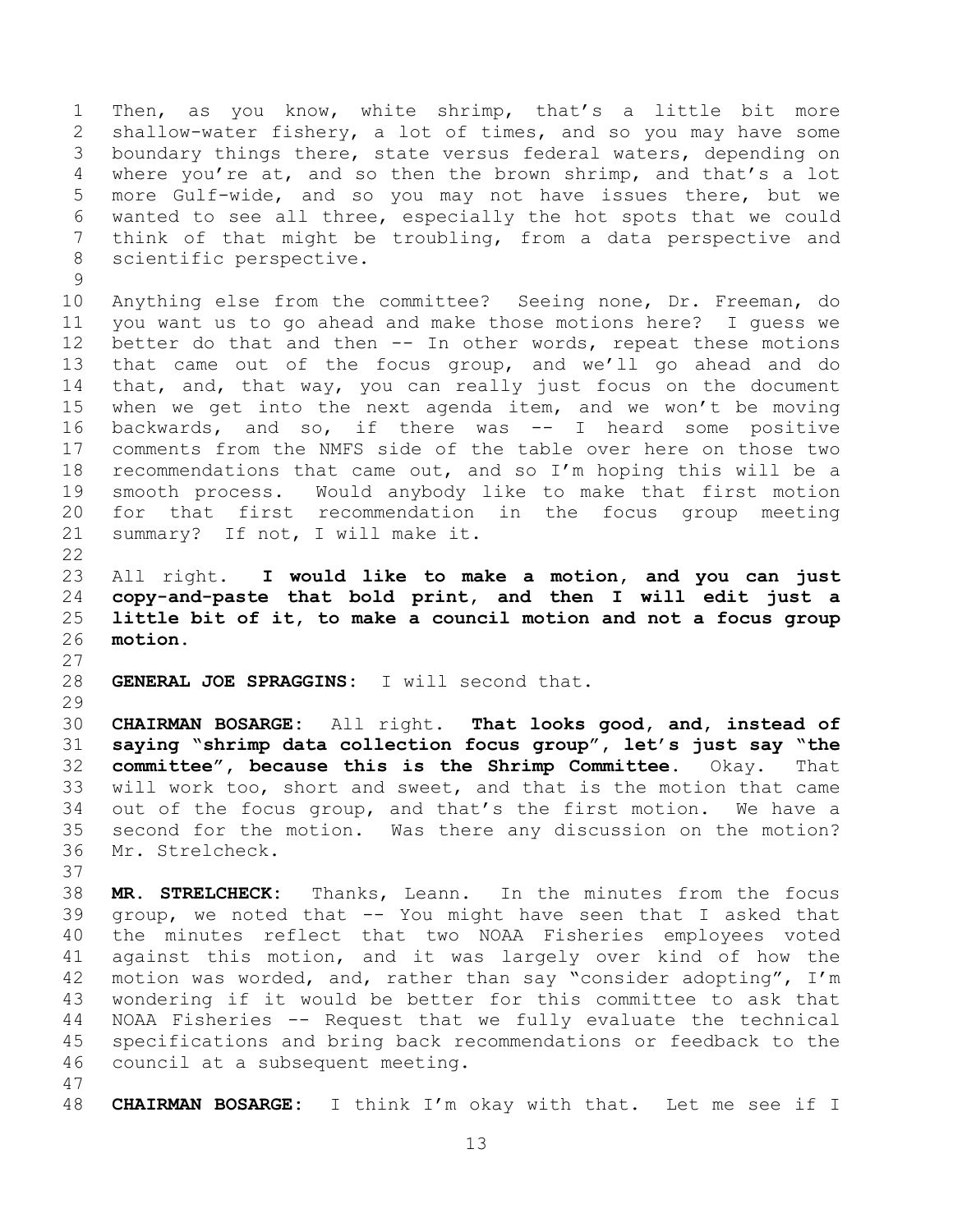can wordsmith it. **I think we'll leave "evaluate and consider" in there, but I think Andy has reservations with the word "adopting", and so we can take the word "adopting" out, Andy, and then, right there --** How did you want to word the bring back part of this? **MR. STRELCHECK:** My suggestion is just that we provide that advice back to the council at a subsequent meeting, however we want to work that in. **CHAIRMAN BOSARGE:** Okay, and so let's just add a sentence to then end then. NMFS shall bring back -- **MR. STRELCHECK: How about NMFS shall provide their evaluation at a -- We could either say at the January council meeting or at a subsequent council meeting. CHAIRMAN BOSARGE:** Do you think you can do it by January? **MR. STRELCHECK: Let's put "future council meeting", and I will talk to the team for what we can do by January. CHAIRMAN BOSARGE:** Sounds good. I'm counting on January. Okay. I think that's a good compromise. Mr. Gill. **MR. GILL:** Thank you, Madam Chair. I am trying to understand the first change that is being proposed here, and we're now deleting "and consider adopting", and should we not also delete "to the maximum extent possible", because they're going to evaluate it, and so I'm not sure what that adds to the current version, and so my suggestion is that we delete that as well. **CHAIRMAN BOSARGE:** Okay, and so I'm glad you brought this up, because I didn't realize we had struck-through three words up there. **DR. FREEMAN:** Ms. Bosarge, I just wanted to check, and you wanted "and consider" left, correct? **CHAIRMAN BOSARGE:** Yes, and that's what I was just about to say, Matt. I think the only word that I was going to strike from the top is "adopting", and I think "to the maximum extent possible" -- It just gives more detail, and I kind of like it in there. Go through all the different steps involved in implementing this, and I think, when we get into the document, I will add some more context to this as well, how I see this possibly playing out, and I think that will help NMFS in their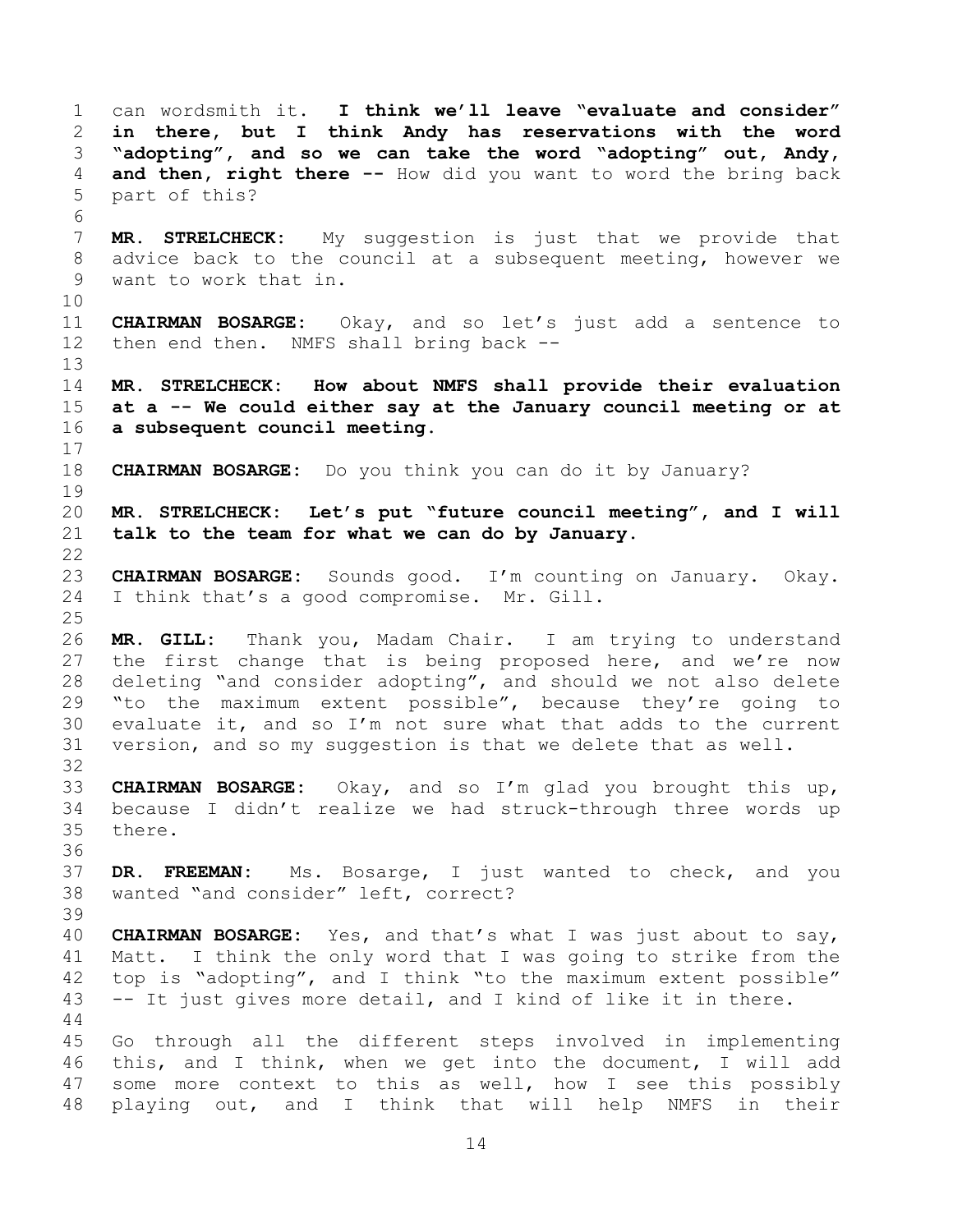evaluation, and so I would like to leave "to the maximum extent possible" and only remove the word "adopting, which I think was the main word that was really giving NMFS a little bit of reservation there. Does the seconder agree with those changes? All right. The seconder is good with it. Any other feedback on the motion? **Seeing none, is there any opposition to the motion? No opposition, and the motion carries.**

 **Staff, if you will copy-and-paste the other recommendation from the focus group on the board, and I will go ahead, for the sake of time, and just make that motion, too.** 

 Okay, and so there's the motion. Again, this is the one that talks about the more scientific testing aspect of the already type-approved cellular VMS, OLE VMS, and do we have a second for this motion? It's seconded by Mr. Gill. Is there discussion on this motion? Seeing no discussion, is there any opposition**?** Wait, we've got one discussion. Yes, Mr. Gill.

<span id="page-14-1"></span><span id="page-14-0"></span>

 **MR. GILL:** Thank you, Madam Chair, and so the "small sample" is awfully vague, and I suspect some definition of that would be better, if it's possible, and I guess I would throw that question to Andy or the center, as to what are we talking about with small sample.

 **CHAIRMAN BOSARGE:** I will let Andy get to that if he would like to, and I think the important piece that may answer a little bit of your question is the last sentence in there, where it says the testing protocols should be designed by NMFS, in consultation and cooperation with the shrimp data collection focus group, which is the group that just met last Thursday, VMS vendors, and the shrimp industry to build industry -- To potentially build industry support and buy-in.

 I think those sorts of questions are probably going to be fleshed out when you have that group all on the line together, with industry giving input on maybe where the important spots to test are, like we talked about earlier, with the south Florida type thing, and then, you know, what boats can you get to cooperate, and NMFS does own a shrimp boat, and so that's a potential option.

 Then, obviously, we have a huge fleet of commercial trawlers out there, and so I think those will probably be honed-in. We didn't have the chance to really -- We were overbudget on time, as usual, with Leann in the meeting, and we were running late, and so we didn't have time to hash that out, but I do think that we will as those people come together and try and flesh out that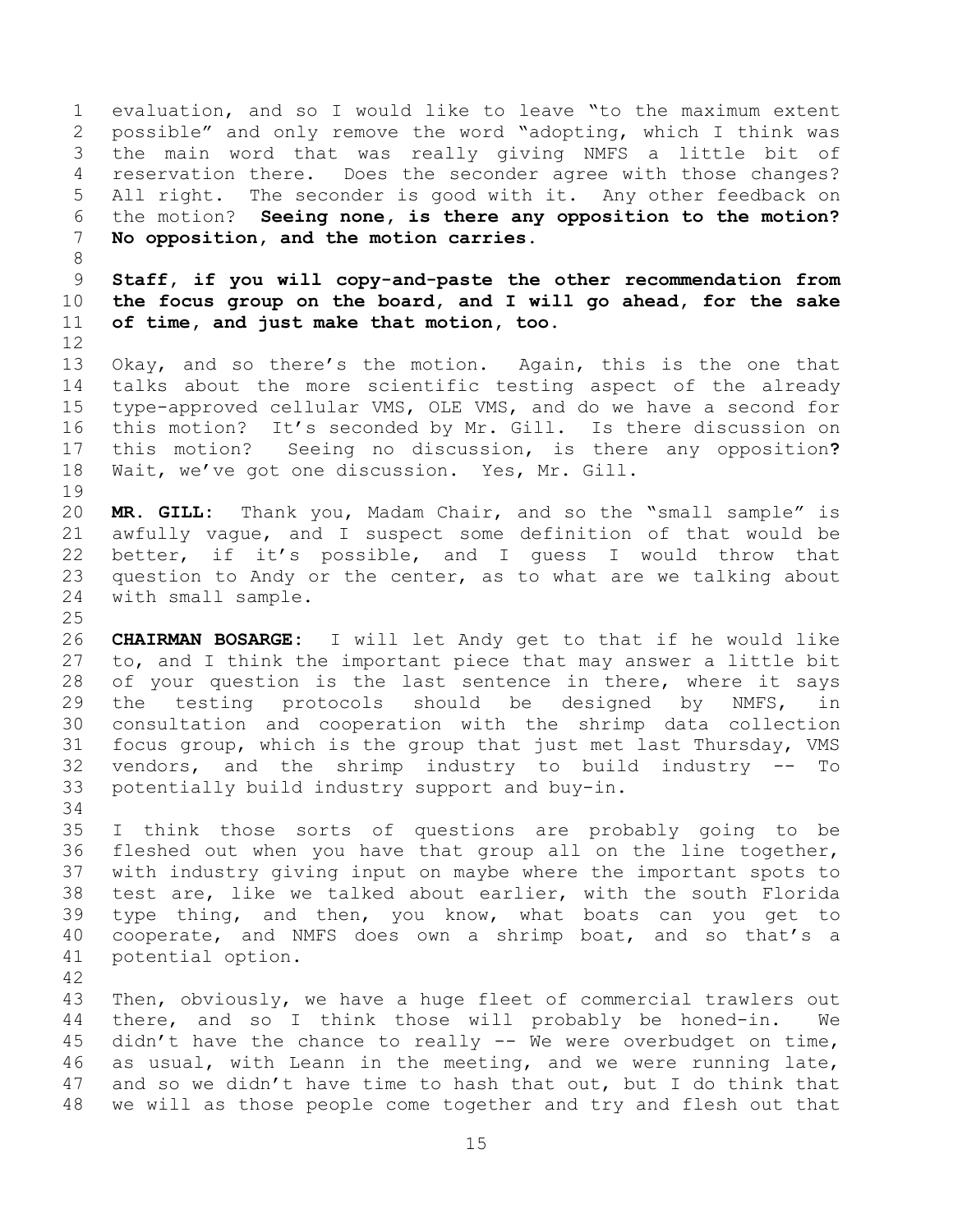<span id="page-15-1"></span><span id="page-15-0"></span> scientific testing protocol. Andy, did you want to add anything to that, or are you good? **MR. STRELCHECK:** I'm good. Thanks. **CHAIRMAN BOSARGE:** All right. Is there any other discussion on the motion? **Seeing none, is there any opposition to the motion? No opposition, and the motion carries.** Dr. Freeman, do you want to quickly take us into the next agenda item? I have a feeling that it will be fairly quick. Mr. Chair, if that's what you want to do, and just give me a thumbs-up. **DR. FREEMAN:** Madam Chair, you will have to let me know if he gave you a thumbs-up. **CHAIRMAN BOSARGE:** Matt, go ahead and take us through that next updated draft framework action, Tab D, Number 5. **DR. FREEMAN:** Certainly, and one thing, whether it's for the Shrimp Committee or if you all would like to think about it between now and Full Council, it would be helpful as well, for staff, just to give us some direction on whether or not to reconvene the focus group outside of that second motion that the committee made, which we wouldn't necessarily be convening them, and that would be, again, them working in conjunction with NMFS. **CHAIRMAN BOSARGE:** Got it. **UPDATED FRAMEWORK ACTION: MODIFICATION OF THE VESSEL POSITION DATA COLLECTION PROGRAM FOR THE GULF OF MEXICO SHRIMP FISHERY DR. FREEMAN:** Okay. For the next agenda item, which is the draft framework action, the committee will be presented with an updated draft framework action to transition the Gulf shrimp fishery from the expired 3G cELB to a new device collecting vessel position data for the purpose of maintaining effort estimation. Staff will review draft alternatives, and the committee should ask questions and provide staff with further direction for the draft framework action, with consideration given to the shrimp focus group's meeting summary. The Shrimp Advisory Panel will review the draft framework action prior to the January 2022 council meeting. **CHAIRMAN BOSARGE:** All right, Dr. Freeman, if you want to go ahead and take us through your presentation, pretty quickly.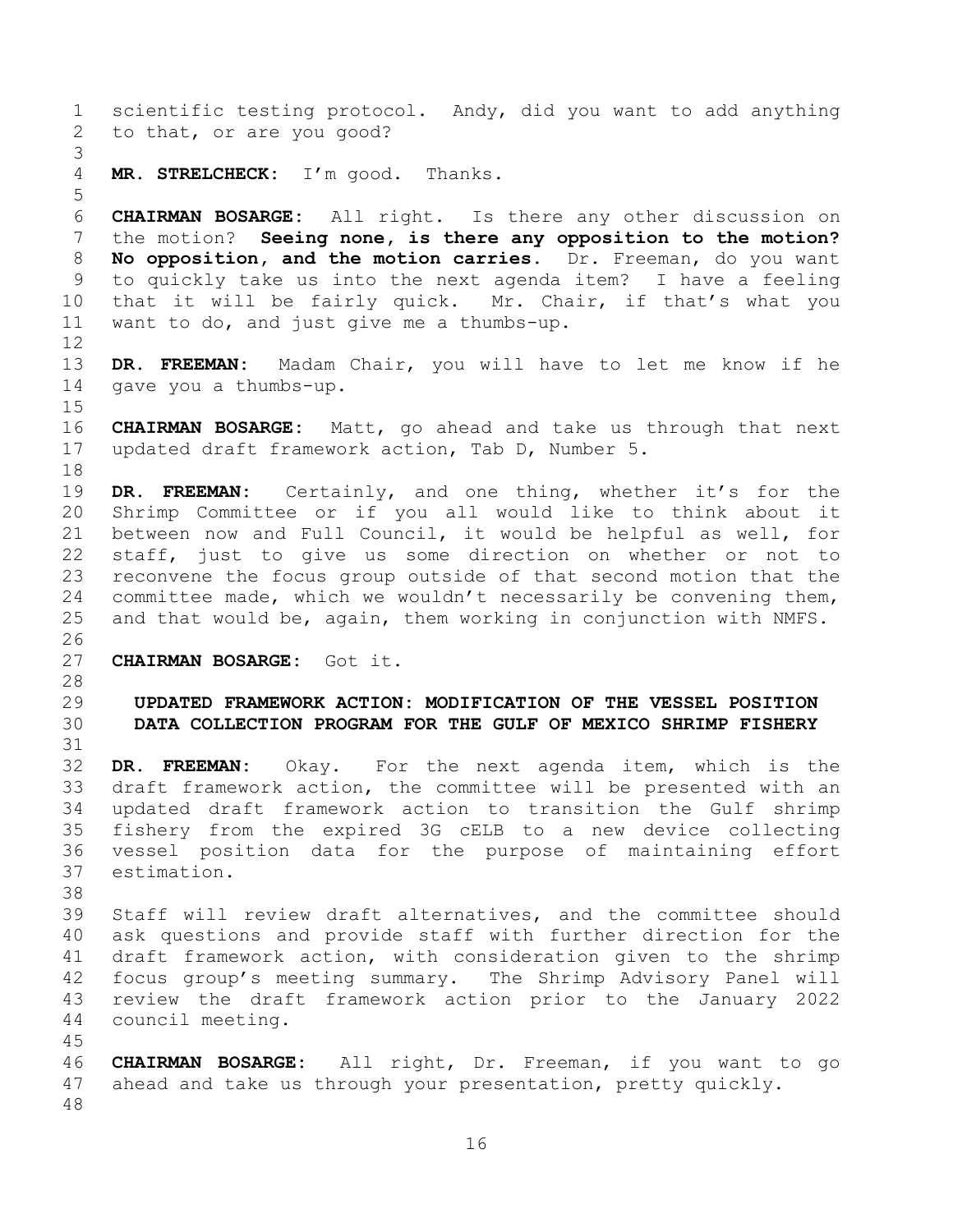**DR. FREEMAN:** Certainly, and so no presentation. I just have the updated document. If we could go to the action, it's on page 8 of the document, or page 14 of the PDF. I just wanted to note that there were some minor modifications made to the document from when the committee saw this in August, the first simply being that we took the council's motions regarding the wording of the draft alternatives and incorporated those, as well as had that reflected in the discussion of the alternatives. 

 Then the other modification that was made to the document pertains to the appendices, and, there, we incorporated the comparison table and the draft technical specs that Ms. Bosarge presented on at the August council meeting, and so those are the updates to the document itself, and I will stop there and see if there's any questions.

 **CHAIRMAN BOSARGE:** All right. Any feedback or discussion from the committee? All right. Well, I will try and give a little context here that may help NMFS a little bit with that motion we made a minute ago, and I'm really trying to flesh out how to implement a potential Alternative 3, which replaces the devices we have onboard the vessels now with something comparable to what we have now, which are those draft technical specifications that are in the appendix currently.

 I am hoping that -- You know, there are a few unanswered questions, and we need NMFS to flesh out that, okay, when we present it to this committee, because it hasn't been presented to the committee, where would you send the data, the NESDIS server or possibly the Gulf States server, right, because that's a big pushback for industry, is having our scientific data going to OLE. We have some reservations about that. 

 If you flesh that piece out, then we need to flesh out this idea of who will host the approval specifications for vendors to apply, right, those technical specifications, and would that actually be something that would be posted on the SERO website or the Science Center website, and so some details there.

 As far as the testing, because there will be some differences in testing under each alternative, the true-blue VMS testing that goes on is to make sure that, number one, it's a seaworthy device, right, and that it will stand up to the elements on the type of boat that it was designed for, and then, number two, that it does transmit to NOAA OLE, that they're getting the data.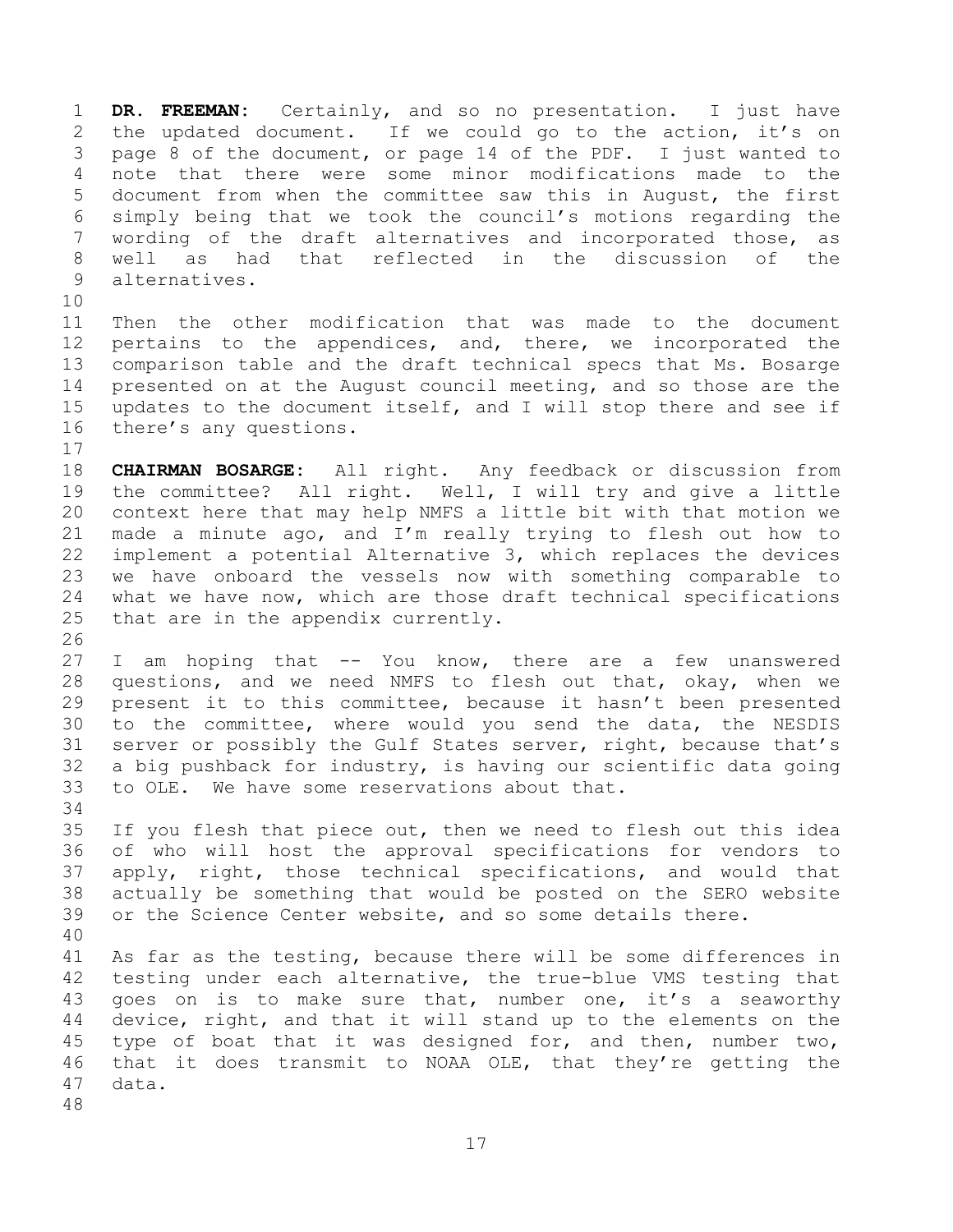We have some more, and I would call them scientific testing protocols, that are listed in the specifications, type approval specifications, for Alternative 3, because it is a scientific program, and you need to make sure that the data that is being produced by that device, number one, can be used by the algorithm that it has to be plugged in, and, number two, that it's producing accurate scientific advice, and so that involves more of this idea of potentially putting a man on the boat that is logging when you're towing and when you're not and then making sure that matches up with the device, when the device 11 says you're towing and when you're not, right. 

 That is the scientific validity piece, and that's dumbing it down, but so those types of things, and who would be in charge of that testing, and OLE has an independent contractor that does that for them, if we went this route, and do we use that same contractor, or is that something that would be done on the Coretta by NMFS, and the Coretta is the trawler that NMFS owns, research vessel that NMFS owns.

 Things like that need to be worked out and presented to the council, and that hasn't been done yet, and then the last thing that I would note, Dr. Freeman, which was something that I thought was important that came out at the focus group, is, if you scroll down to the next page, the very last paragraph, the types of data and the amount and timing of data collection would not vary between alternatives. Vessel position is reported every ten minutes.

 I think we probably, given what we learned in the focus group, we need to revamp that paragraph a little bit, because there are actually some differences between the alternatives, and they, at this point, seem to significant in their impact and their ramification, and so we probably need to note that that will be the case for Alternative 3. However, Alternative 2 does collect data more than just every ten minutes, and list those times that it collects data in a variable ping and things of that nature. 

 Then the last thing that I will mention that I think would be helpful as we are moving forward with this document, and bringing it to the public, is, in the document right now, there 42 really is no difference in the alternatives brought forward, unless you go to the appendix, and that Alternative 2 will most likely -- The way it's always been handled is those VMS -- That data goes to the CIO's office, which is essentially there is a platform that law enforcement sits above with that information, 47 where they log-in and they actively monitor it, and so our data is going to law enforcement and then to the Science Center,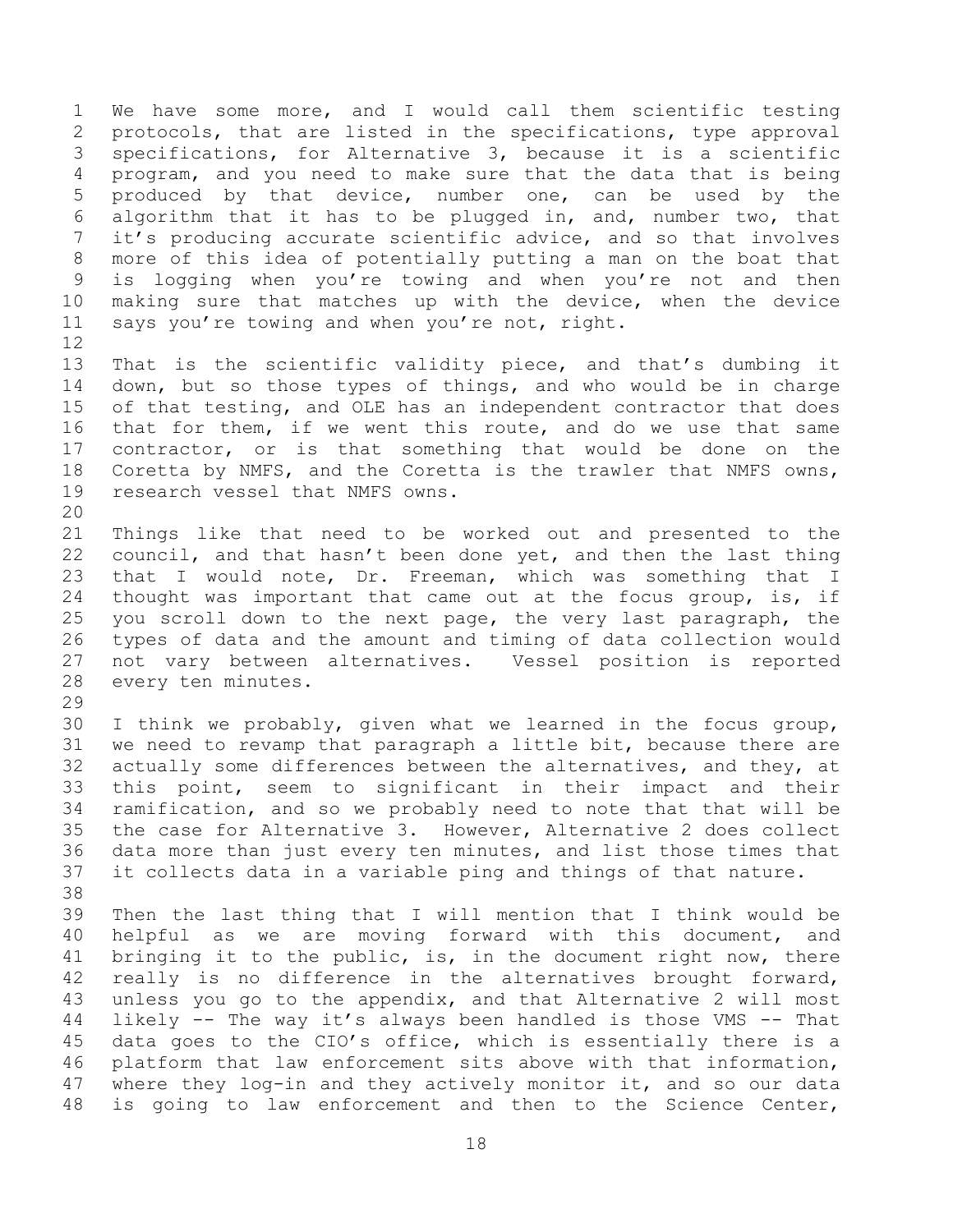whereas, with Alternative 3, we anticipate that it would go -- 2 If you look at the specifications that were put in the appendix, it does specify that it will not go to law enforcement. It would go to an intermediate service, the NESDIS or Gulf States or something like that, and then on to the Science Center from there, and I think that's an important distinction to make in the document for the public to understand the differences between the two, and that's all I have to say there, to help staff flesh out some of those alternatives. Yes, sir, Dr. Froeschke. **DR. JOHN FROESCHKE:** Thank you, Madam Chair. Just so I understand, so we can revise the document, is it true, with these cellular VMS units, that they will transmit when in range, but they're not transmitting these VMS position locations every ten minutes, for example, that OLE would be able to monitor the position in their office in real-time? 20 Then my second question is that, if that's the case, where these are being batch transmitted later, when you're in cellular range, the concept of like increasing the ping rates when you're near closed areas and things wouldn't be the same as it is with reef fish, and so it's likely that it would probably stay on the ten-minute interval. I am just trying to figure out how we can modify the document. **CHAIRMAN BOSARGE:** So I will take a stab at it. I don't see any federal law enforcement in the room, and so you're right. If you're out of cellphone range, they're not going to transmit until you get back within cellphone range. Now, however, when they are in cellphone range, it would be more of a real-time situation, right, and they're going to be transmitting, and so it's going to depend on where you're at in the Gulf, as to

- whether law enforcement is seeing it real-time or not. Mr. Gill.
- 

 **MR. GILL:** Thank you, Madam Chair. I note that Alternative 2 makes a point of noting that the units are reimbursable by the agency. It does mention any similar comment in Alternative 3. Is that implying that Alternative 3 units are not reimbursable by the agency?

 **CHAIRMAN BOSARGE:** To my knowledge, the VMS program, through law enforcement, has a reimbursement process associated with it, but, if this is not type approved as an OLE VMS, I don't think there is a reimbursement. Is that correct, Andy?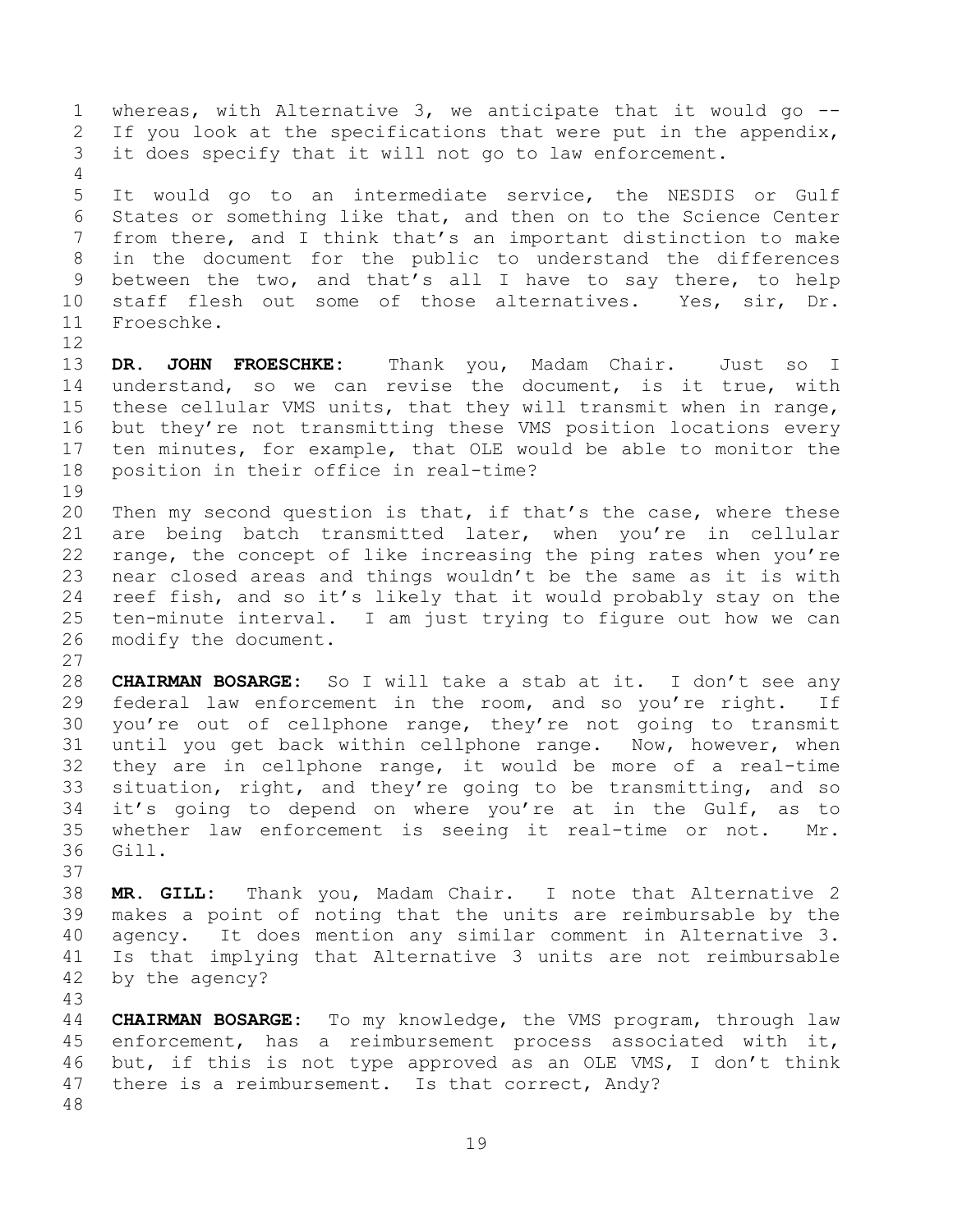**MR. STRELCHECK:** To be reimbursable, it has to be run through the VMS program, and we reimburse for the purchase of the unit, and not the installation or the service costs. **CHAIRMAN BOSARGE:** Mr. Gill. **MR. GILL:** A follow-up. Thank you, Madam Chair. Is there any, as there has been in the past, concern about the limitation of those funds, that they might run out before Vessel X gets a unit and applies for reimbursement? **MR. STRELCHECK:** We questioned that before the SEFHIER electronic reporting program as well, and we were able to validate that sufficient funds exist, and that's something that has been provided funding support. There's always kind of that lingering question, in terms of how much funds are available at any point in time, and certainly we can continue to confirm the availability of funds and what programs are entering at what timeframe, in order to ensure that there is sufficient funds, but, to my knowledge, I am not aware of any programs that 21 haven't been able to be funded through the reimbursement. **MR. GILL:** So, in looking at that fund, and all the current applications and that potential ongoing, should Alternative 2, for example, be selected in the shrimp industry, for whatever level of disbursement we're talking about, the agency is comfortable that funds are available, and so folks can be assured that that's part of that program? **MR. STRELCHECK:** Yes, and I'm happy to confirm that. I can't say for certain right now, but we can double-check kind of what the available funding looks like and that funding cycle for adding funds to that program on an annual basis. **MR. GILL:** Thank you. I think that's a necessary ingredient in part of this discussion. **CHAIRMAN BOSARGE:** Ms. Levy. **MS. MARA LEVY:** Thank you. Just a question about the discussion about that little paragraph at the end about the data collection being the same and the ten-minute interval, and I hear what you're saying about knowing that the current VMS might ping more, like when you turn it on or whatever, but I guess my question is how do we know that Alternative 3 is actually going to produce that, if we don't have the exact specifications down already? I mean, unless part of the specifications say it will only ping in ten-minute intervals, and there will be no extra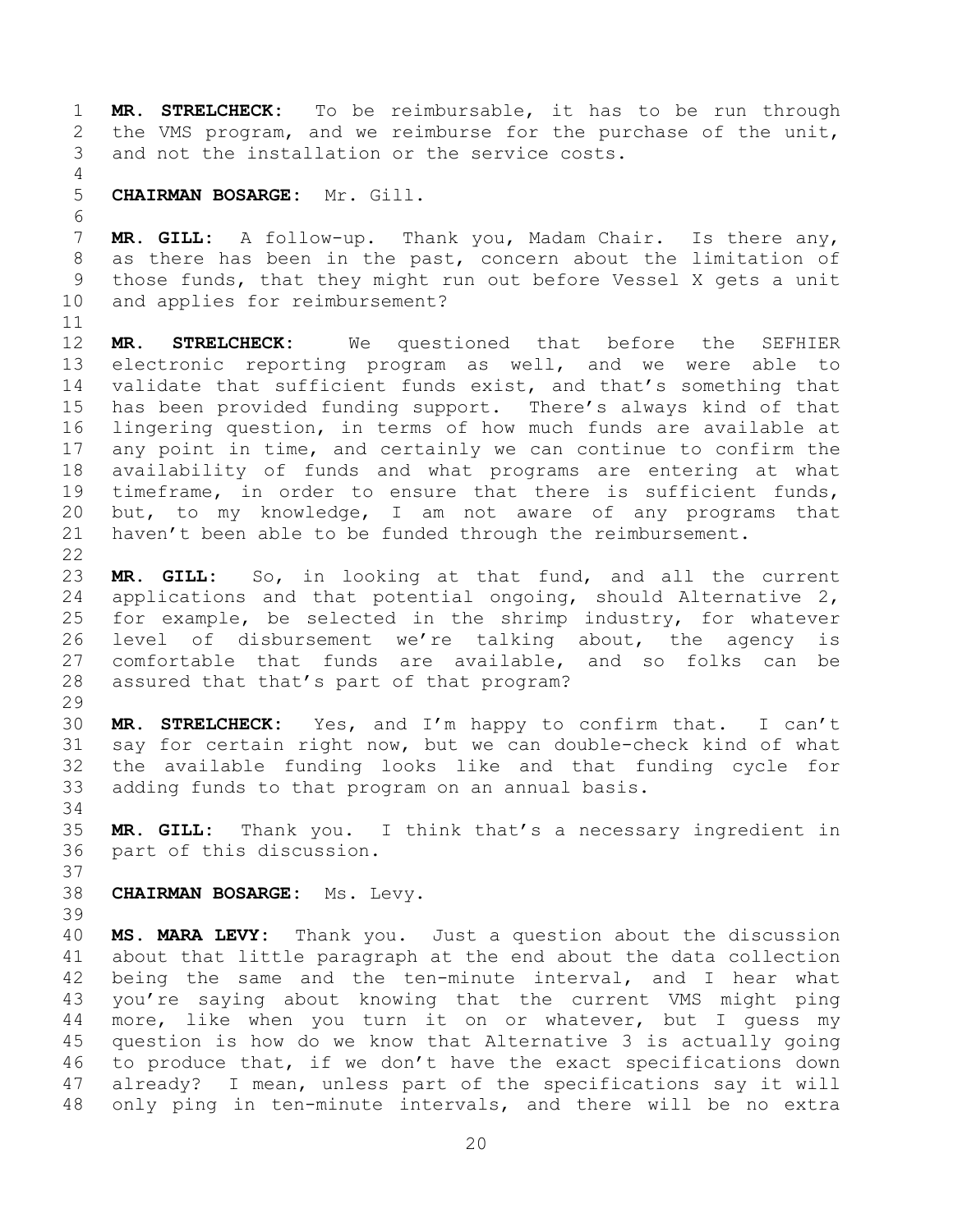pings, I guess I'm wondering how we know at this point. **CHAIRMAN BOSARGE:** In the appendix of this document, you have the technical specification, and that's the way I wrote them, was that it will ping every ten minutes, and, if you look at the technical specifications for that same section for an OLE- approved VMS, you will see that there is actually a whole list of about nine things, I think, that they ping for, versus if you look at the tech specs that were written to mirror what we have 10 on the vessels now, and it will show you that it's every ten minutes. It's in a different section, and I will try and get you an exact page, if staff wants to pull it up, but that's how they're written. Mara, one thing that came out of that focus group meeting, as we went through that first piece, where we were actually looking at the boxes that were on the boat now, and we had a presentation from former Science Center staff that was involved in implementing those devices, and he said, you know, one of the things that was important to us, as we figured out a path forward for replacing the old LGL boxes with these new cellular ones that would transmit automatically, is we realized that it was very important to keep the data itself being collected the same. That is one important aspect of those draft technical specifications for the boxes, that I wrote for the boxes that we have on there now, is it does strive to do just that, to keep the data itself the same. Mr. Gill. **MR. GILL:** Thank you, Madam Chair. Another point for clarification. On Appendix C, that list of the approved VMS units for the Gulf of Mexico for-hire fisheries, and I presume the intent of this is to demonstrate the breadth of available units, and it's dated 21 July, and so there has been discussion, I believe, at the focus group, that there is two approved cellular units, and this lists one, and is that because of the date of the list, and another one has been approved? Could we get some clarification on that as well, please? **DR. FREEMAN:** We can certainly update that list. Again, these are simply there as an example of what's been approved for the

 for-hire, and certainly there is not technical specifications developed yet for the Gulf shrimp fishery, and so there hasn't been anything, therefore, that's been approved for the shrimp industry, and so this is just giving an idea of range for another fishery in the Gulf, but we can certainly update that and keep that updated, with the list, to reflect that there is